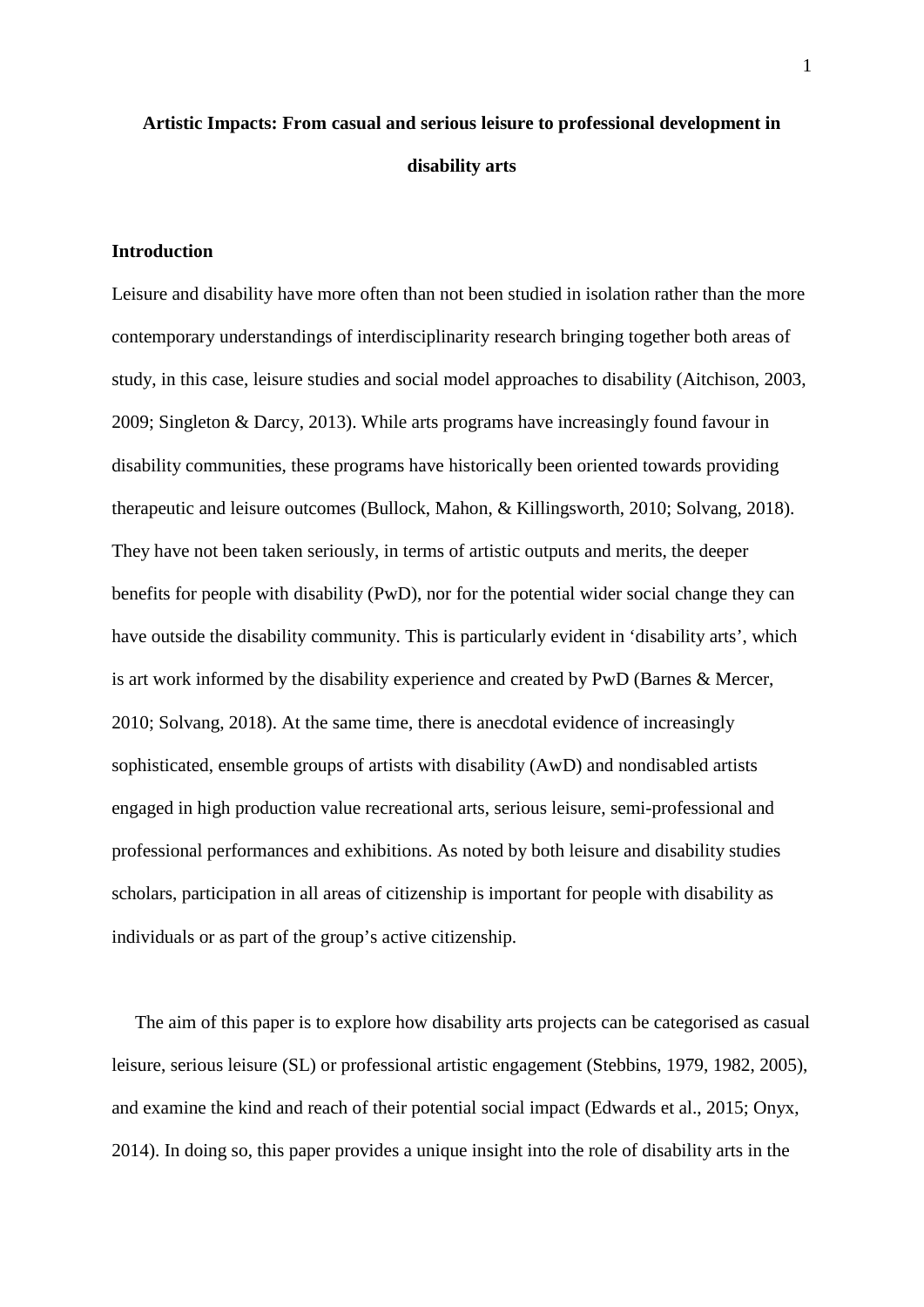lives of PwD, the organisations involved, other stakeholders, and the social impact across these groups and the wider community.

# **Review of the Literature**

The literature review begins with an examination of disability arts as leisure through the serious leisure perspective (SLP) of casual engagement, SL and professional activity. A discussion of the social impact of arts and disability follows.

## **The Serious Leisure Perspective for the Arts**

For this study we use a three-level categorisation, based on the typology work of Stebbins (1979, 1982), and Lingo and Tepper (2013). The categorisations provide a useful framework when considering the nature of artistic participation by PwD (Stebbins, 1979, 1982). This categorisation involves at one end the arts as casual recreation/leisure followed by the arts as SL through community cultural development and, finally, the arts as professional career development leading to employment on a casual, part-time or permanent basis.

 Stebbins' (1979, 1982) early work on amateurs in the arts, acknowledges the conceptual importance of the space and place between leisure and work and the conceptual difference between amateurs, SL pursuits and professionals. In a professional-amateur-public (P-A-P) situation, amateur participants look to professionals regarding standards. The categorisations encompass the SLP which has been developed and promulgated by Stebbins since the 1970's (Elkington & Stebbins, 2014; Veal, 2017). Participation in arts can be considered a subtype of amateur participation, which, in turn, is a subtype of SL (Elkington & Stebbins, 2014). These categorisations are reinforced with the work of Lingo and Tepper (2013) who articulate some of the characteristics of arts-based careers and creative work in general.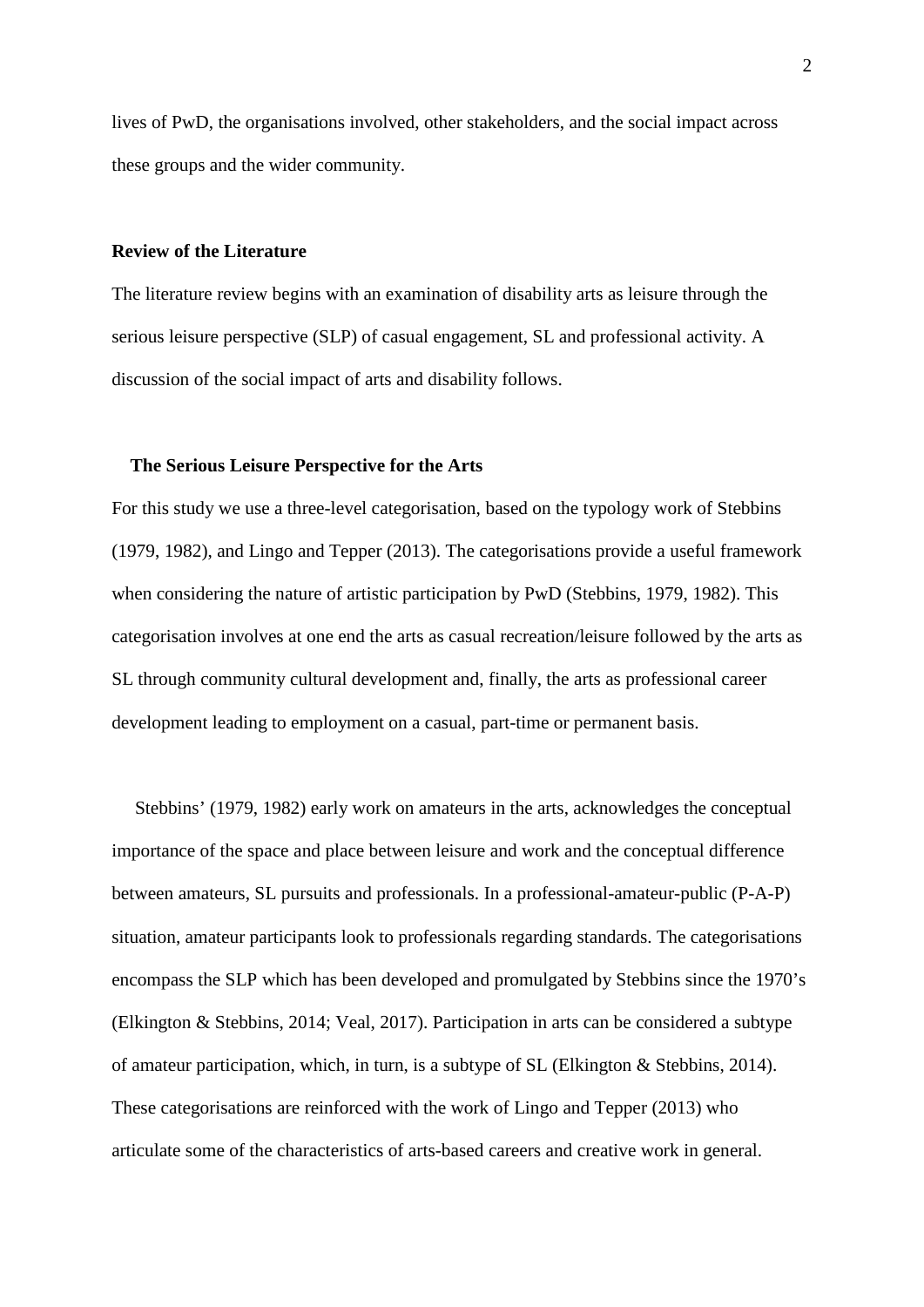Participation in the arts for PwD has been shown to take the following forms: art as therapy focusing on the psychosocial benefits (Chancellor, Duncan, & Chatterjee, 2014). Casual participation as a form of leisure that are short lived, fleeting and require little training with the benefits of serendipity, edutainment, regeneration, the development of personal relationships and improvements in wellbeing (Elkington & Stebbins, 2014). However, SL requires commitment, skill and knowledge development (Stebbins, 2005), while paid work in a professional setting involves the development of a distinct career identity (Lingo & Tepper, 2013). PwD and the nondisabled regularly move between the recreational, SLP and career development (Victorian Office for Disability, 2010).

 Art as a SL activity has been used both to examine the arts and disability separately and focusing specifically on disability arts programs (Anwar McHenry, 2011; Conroy, 2009; Patterson, 2000; Stebbins, 2000). It draws on both Stebbins' work on the SLP (2007) and Lingo and Tepper's (2013) understanding of community cultural development, where skill acquisition for participation through training by paid or volunteer professional artists is a priority and where the programs which have community strengthening and social inclusion outcomes are given higher priority. PwD have found that SLP activities such as artistic endeavours can provide meaningful activity, personal rewards such as self-actualisation, a sense of purpose, social rewards through group accomplishment as well as providing them with a positive alternative to paid employment. In so doing the SLP challenges assumptions that paid workforce participation is the only viable option for work in a neoliberal society and postulates that SLP can provide similar benefits (Patterson, 2000).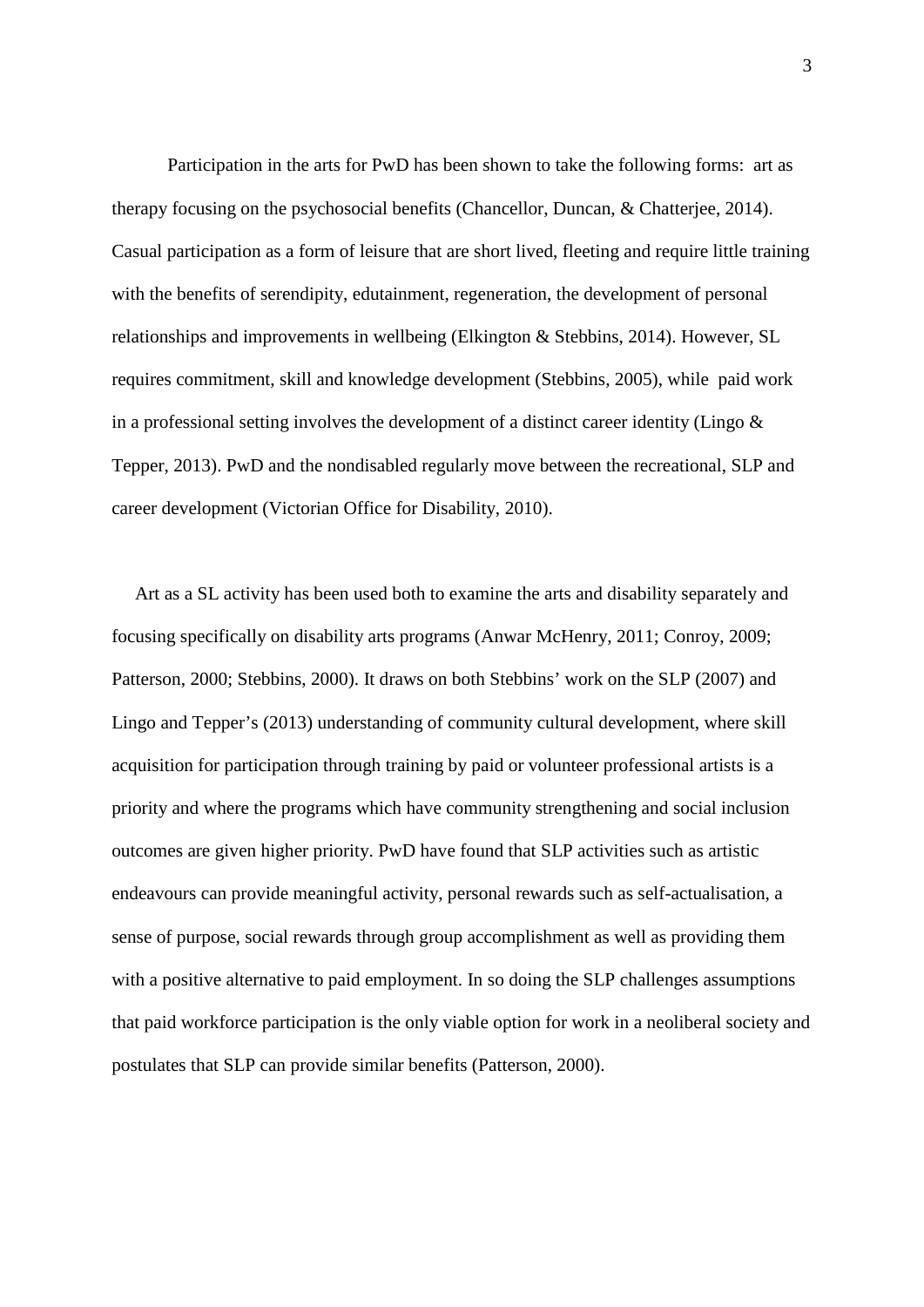The next level of categorisation in the typology is arts as professional engagement. The role of creative work in providing work for PwD is identified in the literature (Hall & Wilton, 2011; Patterson, 2000), as well as the potential for artist endeavour to provide meaningful career development amongst AwD (Boeltzig, Sullivan Sulewski, & Hasnain, 2009). For example, Boeltzig et al. (2009) discuss the educational and career pathways of 47 young AwD. They suggest that the professionalization of the sector can occur if inclusive arts programming and education are promoted more widely and training is accessible to all. Career development for AwD would appear to be an important avenue for further investigation.

 The categories of creative participation discussed in this review are by no means discrete or fixed. There can be overlapping between intentions in each category and, increasingly, as the disability arts sector evolves and grows. As noted by the arts community in general, there is a major economic issue with continuity of creative opportunity, work and employment where artists maintain their practice without paid arts employment and supplement through other employment opportunities (Baumol  $\&$  Bowen, 1966). Hence, there is evidence of movement through the levels as a form of 'creative continuum' by artists, with or without a disability, at different times during their artistic 'careers' (Throsby & Zednik, 2011; Victorian Office for Disability, 2010). A greater understanding of this creative continuum for AwD will enhance our understanding of the impact of disability arts not only on individuals and their families but also on the wider community.

## **Social Impact of Arts and Disability Arts**

Whether disability arts is regarded as casual leisure, SL or professional engagement will depend largely on the kind and reach of the impact it has. All forms of arts engagement are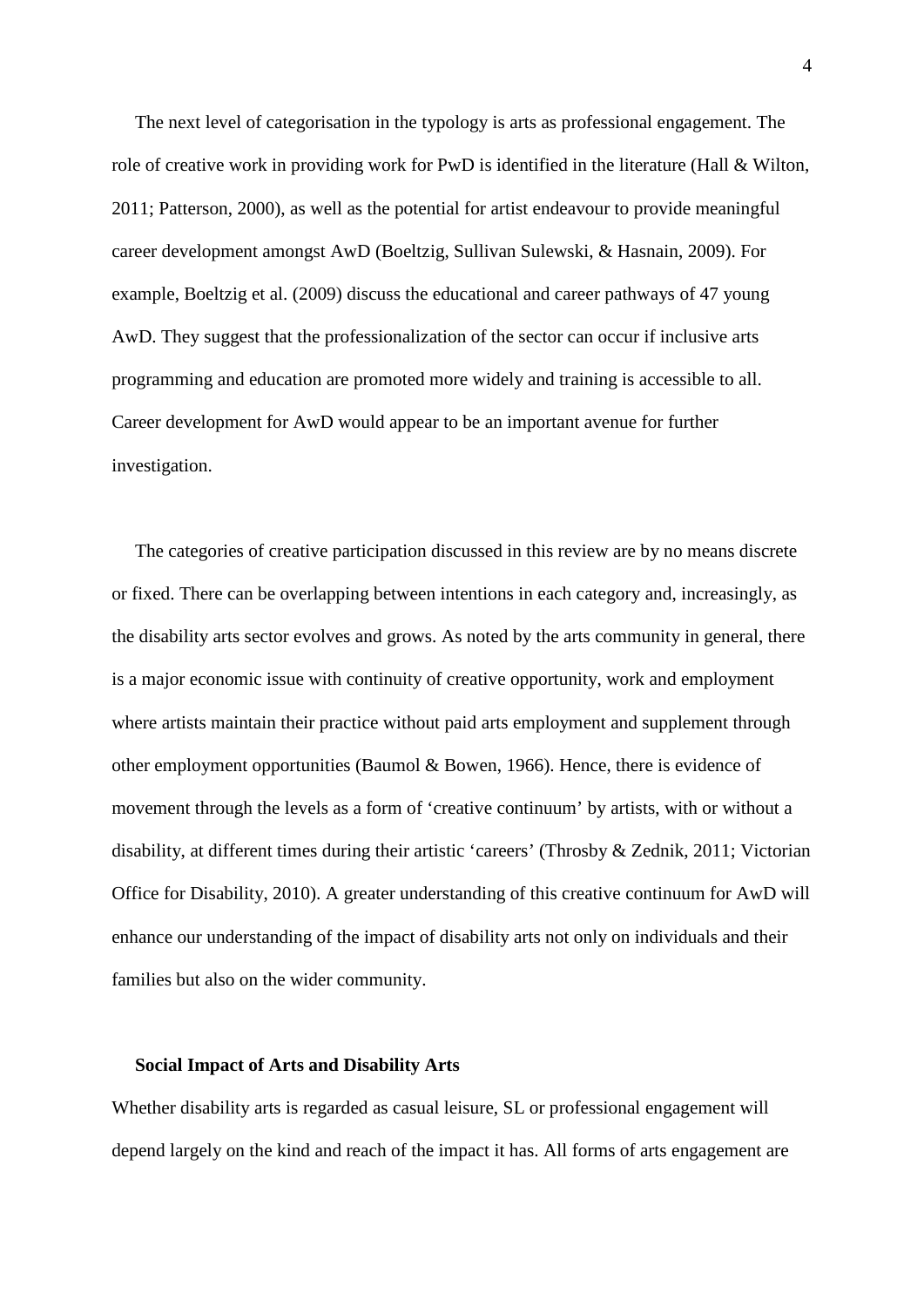likely to lead to positive outcomes, but the nature and reach of these outcomes will differ. Social impact, and its measurement, involves a multifaceted set of relationships. While 'social impact' may be defined in many ways, the contexts in which it is used shares a number of common themes (Edwards et al., 2015; Onyx, 2014). The first is that social impact is linked to social capital, and the generation of increased (or decreased) levels of social, cultural and human capital (e.g. technical skills and leadership), within their relevant constituent communities (Edwards et al., 2015). The second is that, in relation to programs, social impact refers to wider social effects that extend beyond a program's immediate objectives (Onyx, 2014). The third common theme is that social impact refers to the effects of a program on the wider community, and includes intended and unintended spill-over effects (Onyx, 2014). Most recently work on social impact of the arts and disability has been conceptualised as an important consideration for active citizenship of PwD (Onyx, Darcy, Grabowski, Green, & Maxwell, 2018). By active citizenship we mean participation and engagement in all areas of citizenship and civil society that underpin the spirit and intent of the UN *Convention on the Rights of Persons with Disability (2006)*.

 Matarasso's (1997) ground-breaking UK study was arguably the first significant empirical investigation of the social impact of community arts. From Matarasso's work involving community participation in general, broader research themes were identified including: personal development; social cohesion; community empowerment and self-determination; local image and identity; imagination and vision; and health and well-being. There is a growing body of evidence that participation in community-based arts, leisure and recreation projects provide many individual and community benefits (Evans, Bellon, & Matthews, 2017) including a range of social impacts (Onyx et al., 2018), for example, improvements in educational attainment (Bamford, 2006), personal health, social capital, tolerance, and cross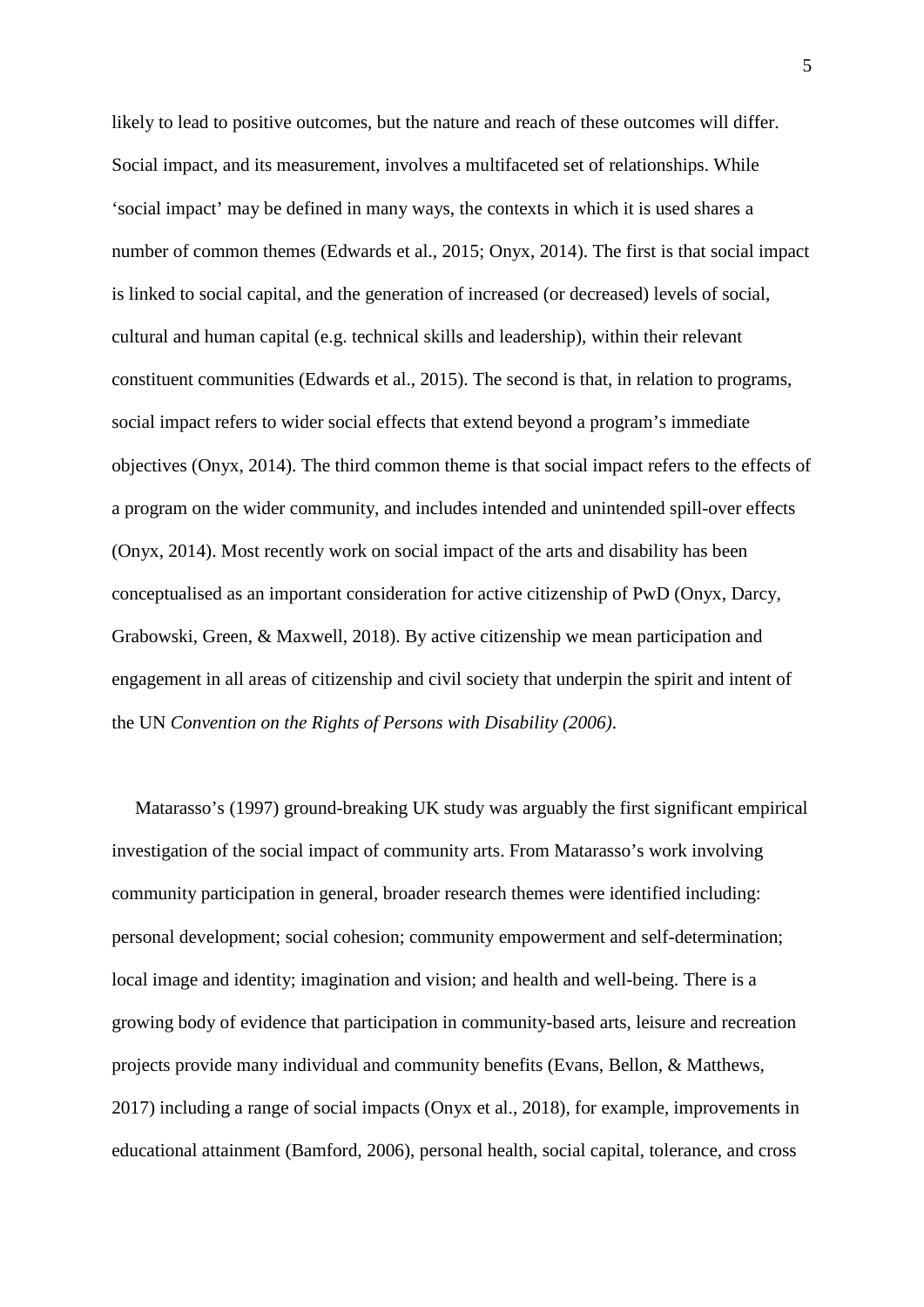cultural understanding (Mulligan et al., 2007). Additionally, participation has been shown to promote creativity and economic independence (National Advisory Committee on Creative and Cultural Education, 1999), which benefits the individual, as well as their audience and fosters wider community engagement.

 Very few studies have specifically looked at the social impact of disability arts. In one of the few studies, Selkrig's (2011) found that there were significant changes for the identity of the AwD as well as wider impacts for the community and their understanding and perception of disability. For the AwD, this included being identified for their artistic ability first and foremost rather than being defined by their disability. From a community viewpoint their perspectives were enlightened by a combination of the abilities on show and insider insights into understanding disability. This work has informed government approaches where arts and disability are seen as part of professional artistic endeavour beyond providing just meaningful leisure engagement. The Victorian Office for Disability (2010, p. 51) offers a creative continuum similar to Stebbins (1979, 1982, 2007) and Lingo and Tepper (2013) with arts participation moving from: therapeutic; recreation; community cultural development; and professional career development.

# **Research Design**

With this background, the aim of this paper is to explore how disability arts projects can be categorised as casual leisure, serious leisure (SL) or professional artistic engagement, and examine the kind and reach of their potential social impact. To achieve this aim, we examine the overall project characteristics, core outcomes, social impact and active citizenship factors as evidenced through an abductive research design process following a qualitative case-based approach at an individual and organisational level. The abductive approach involves a logical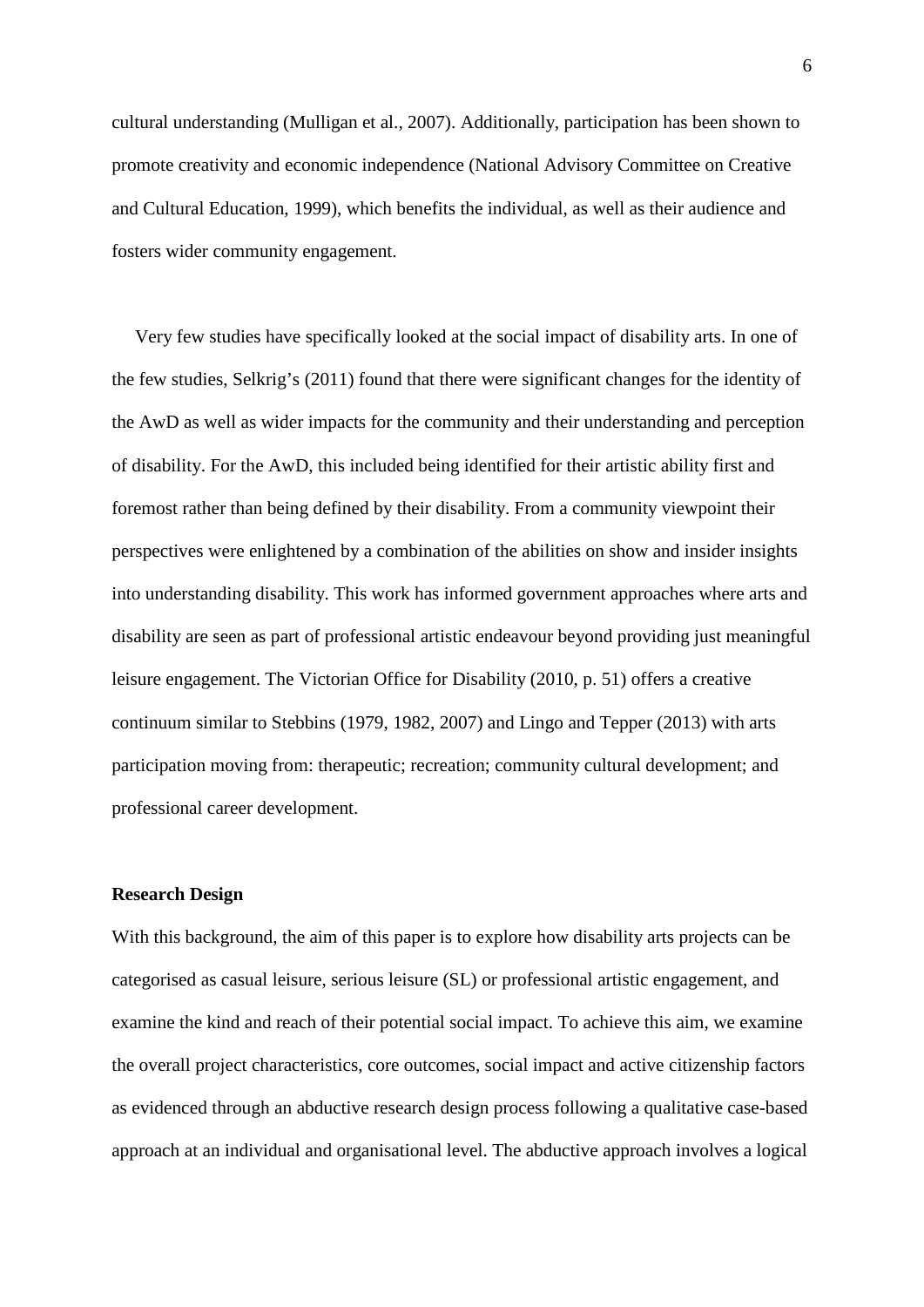interpretation of the three projects, which begins with observation (through a scoping process) and then seeks to find the most likely explanations. An abductive research design seeks to look beyond individual qualitative case studies through an iterative process to draw conclusions on collective cases (Locke, 2010).

 As identified in Table 1, the cases were divergent in their context and abductive processes to allow collective understandings to be developed. The iterative nature of the process allows for the qualitative cases to be critically analysed, deconstructed and reconstructed to generate new meaning (Baxter & Jack, 2008; Bryman & Hardy, 2004; Eisenhardt, 1989; Stake, 1995; Yin, 2014). The abductive approach requires the following criteria to be met (Yin, 2014): the research seeks to understand the how and why of the project's contribution towards casual, SL or professional engagement; the research process is observant of the context in which stakeholders find themselves and does not try to change or manipulate the behaviour of those in the study; the collective projects are relevant to the underlying creative continuum being studied; and the arts context of the projects is inseparable and interconnected to the participation of AwD.

Table 1 About Here

=============================

==========================

 The research took place from 2012 - 2014 and involved organisations based in New South Wales (NSW), Australia in the arts and/or disability sectors. The research was conducted by a team of six academics from a research centre at an Australian university and was supported by a state government partnership with the arts and disability sectors (Onyx et al., 2018). The aim of the partnership was to deliver programs that increased opportunities for PwD to participate in arts and cultural activities; supported the development of excellence in the arts;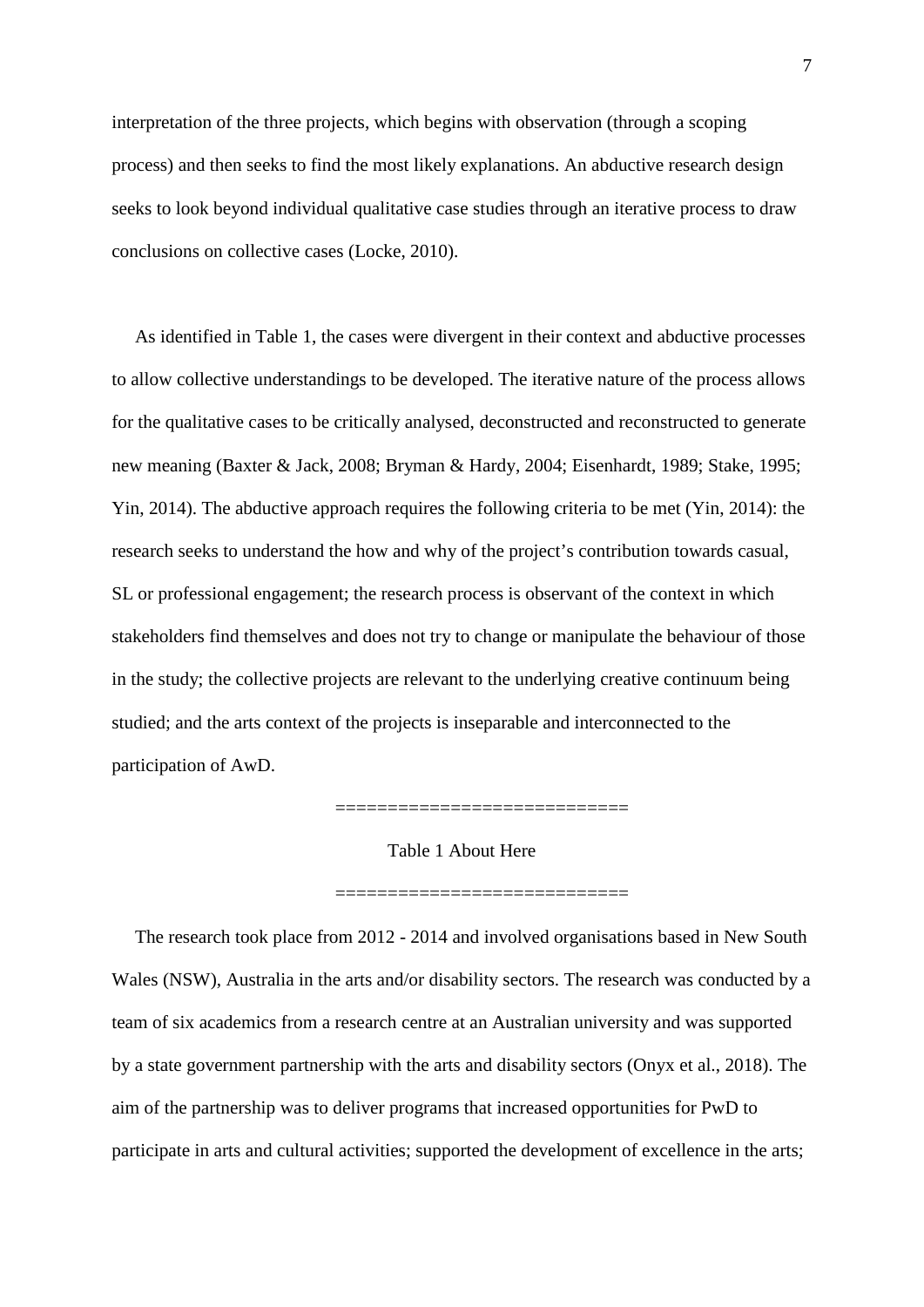strengthened professional networks in the arts and disability sectors; produced collaborative partnerships; and supported creative practice for PwD (Onyx et al., 2018). The research team had no prior affiliation with the funding bodies and were engaged through a competitive tender process (Onyx et al., 2018). This paper adopts a SLP that has not been considered in the previous paper.

 The organisations from the arts and disability sectors applied for a competitive grant round from a state government to provide arts workshops, programs and performances for PwD. Central to the application process was track record in providing inclusive arts practice for PwD. The 12 projects selected were considered on track record as best practice for inclusive art practices for PwD. The selection of the projects was outside the control of the research team, whose focus was to research the social impact of the disability arts projects rather than to document the inclusive practice of the organisations, which was documented in the application process.

 Ten case studies were prepared to measure the outcomes of the projects based on a model of social impact and active citizenship (Edwards et al., 2015; Onyx, 2014). Three of the ten case studies are reported on in this paper. While all cases were positioned somewhere along the SLP typology after analysis (Table 1), the cases were selected because each had a similar geographic location (i.e. they were all in regional areas of NSW) and artistic performance characteristics (i.e. they had a performing arts focus) but differed in their audience and project longevity. These latter two variables are important considerations when comparing the social impact and active citizenship factors across cases.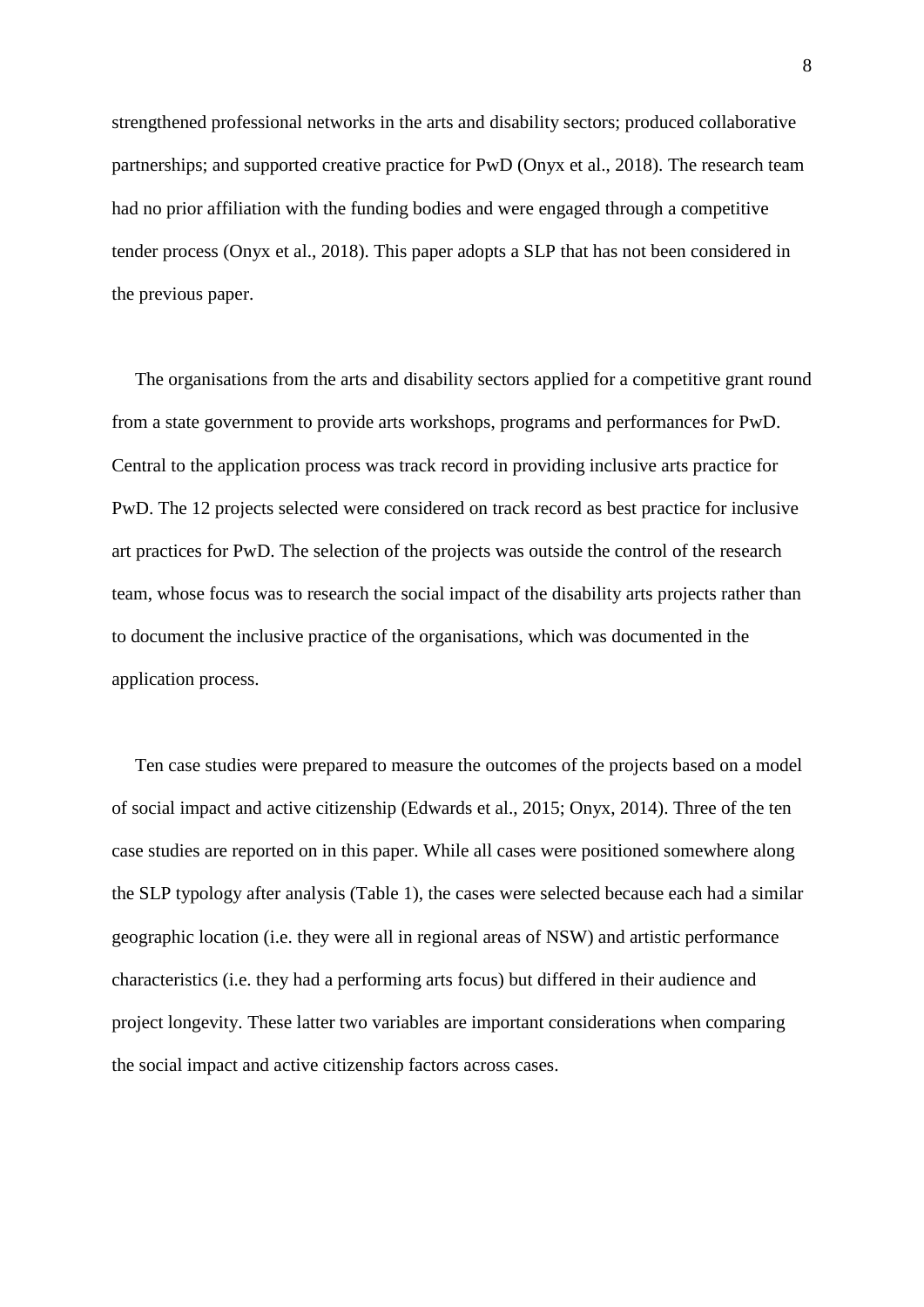A qualitative, case study methodology was adopted for this research because it allowed for a detailed analysis of the three projects, within their contexts for individuals and across the different projects (Veal, 2011). Using case studies provided the opportunity to engage, in detail, with a range of data collection methods involving multiple data sources. For each of the case studies the data collection methods included: (1) project observations, two or more researchers attended workshops/rehearsal/performances to observe the projects in action and to gauge a sense of audience reaction. The observation led to the identification of key informants and stakeholders, (2) in-depth interviews and focus groups with these key informants including: project managers, facilitators, participants, artists, audience and participating organisations' staff members. Each interview explored the informant's contribution to the project and their perception of the positive and negative outcomes, (3) content analysis of audio-visual material, media reports, social media e.g. Facebook, websites, internal organisational and project documents, and (4) audience interview/survey (open-ended questions).

 The quantity of data collected in each project varied depending on availability, the timing of the project (i.e. which point of the creative process it was at), and saturation of themes (i.e. more participants/informants were sought in some cases). This data mix allowed for the 'triangulation' of data (Stake, 1995; Yin, 2014), that is, the exploration of the phenomenon at the centre of the research through more than one lens or data source. This, in turn, enhanced data credibility and led to reliable and robust results that were used for the interpretation of artistic engagement factors and indicators for the projects.

 In-depth interviews and focus groups were recorded and transcribed. The resultant text was prepared for data analysis using the NVivo (QSR International, 2012). The text was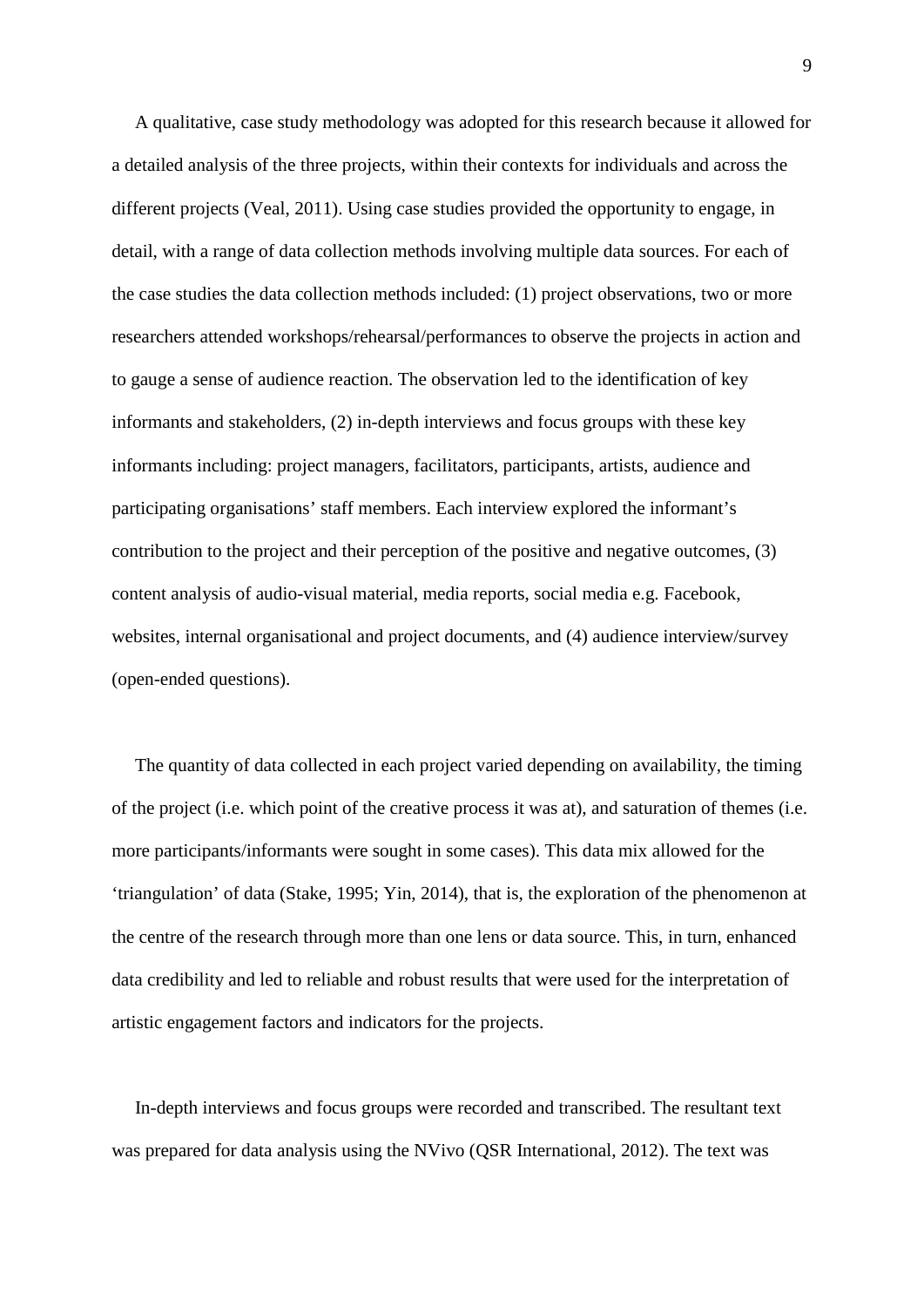coded to the social impact and active citizenship factors (Edwards et al., 2015; Onyx, 2014). These 10 factors are: program activity, welcoming, belonging, program social values, individual social values, program networks, individual networks, skills and creativity, program wider social impact, and individual wider social impact. Two researchers were primarily responsible for each case study, with the remainder of the research team having secondary responsibility for the cases through reading the artefacts, transcripts and other data. The coding process was firstly an individual process of each of the research team prior to meeting to discuss the codes that each person developed. This opened a conversation as to the trustworthiness of each code as an example of social impact and provided a basis for construct consensus on the coding across all the case studies. During this conversation, the two primary researchers drew on their observation of the case interactions (notes taken and debrief meetings with the research team), while the remainder of the research team were objective, only having vicariously observed the projects (i.e. through hearing and reading accounts of performances). Audio-visual material, internal documents and media reports were manually coded to the same factors. Once each individual project was coded, all projects (see Table 1) were compared thematically to examine collective impact. Table 1 is a summary of a substantial research report provided to the funding body including a detailed 20-page analysis for each case study that form the basis for collective impact findings.

## **Results**

Three case studies which represent projects across the SLP creative continuum are outlined and discussed in relation to the characteristics of the projects, outcomes and individual and wider social influences. The findings are organised beginning with a brief description of the projects prior to examining the social impact and active citizenship factors across cases.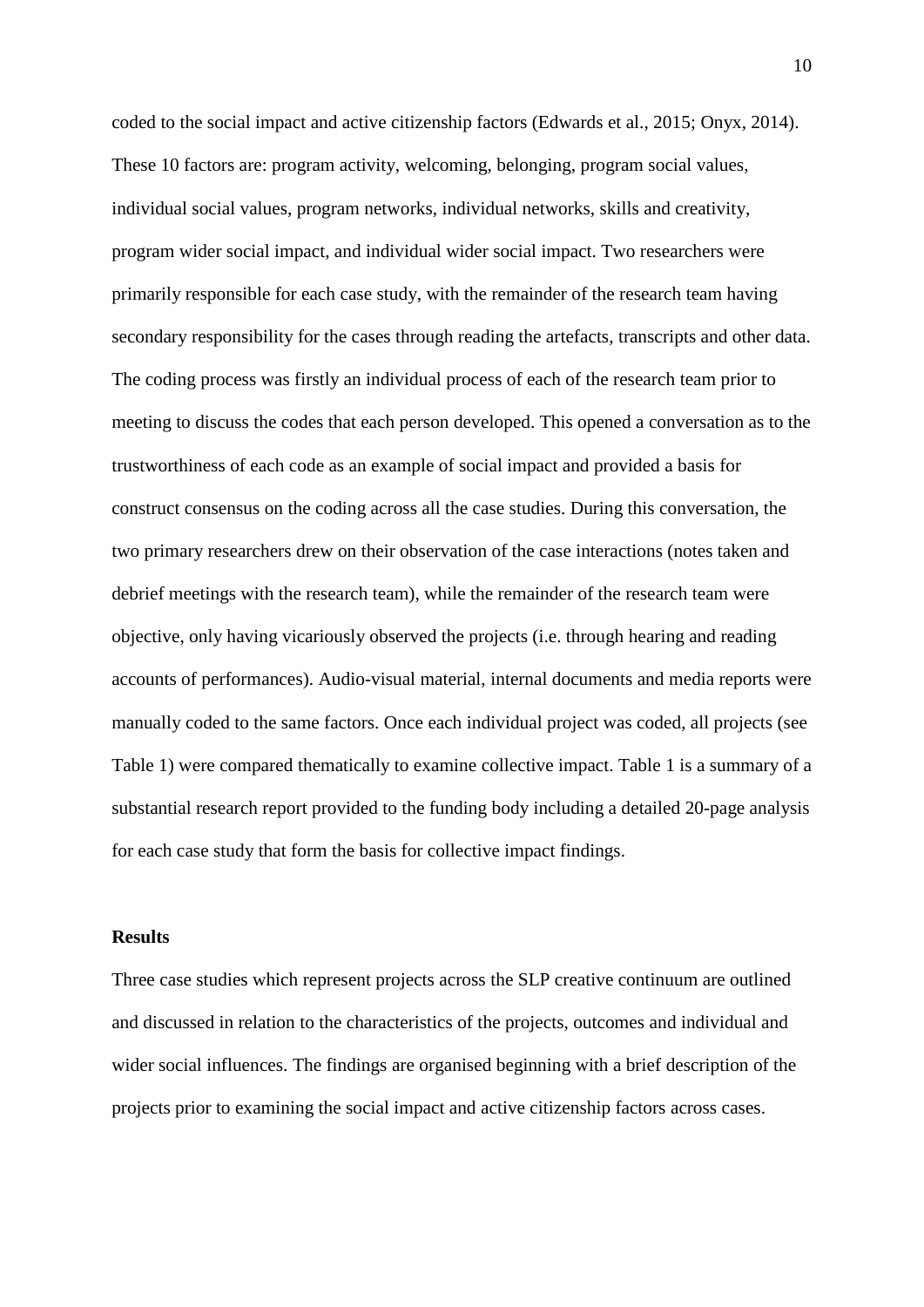## **Project 1**

Project 1 is presented as an example of casual leisure engagement. The project involved a multi-arts program of music, dance, visual arts, storytelling workshops and performance, linking PwD in multiple regional areas and was facilitated through a regional arts board. The arts organisation worked to promote, educate and facilitate arts and cultural development in the surrounding rural communities. Key strategic stakeholders in the organization's work included the creative industries, universities, young people, arts, health and disability services organizations and Aboriginal arts. The project entailed 38 PwD involved in a number of music, dance, visual art workshops and a visual arts exhibition featuring artworks from the project. The project climaxed in a multi-disciplinary performance which focused on the theme of dreams. This took place on a weekday afternoon in one of the three regional towns involved and was attended mostly by family, friends and other Disability Services Organisations (DSOs). DSOs in the Australian context support PwD to develop skills to participate and contribute to the wider society through choice, inclusion and education. The PwD involved in the production were mostly from these DSOs and the majority did not have previous training in the arts. The social impact was restricted to the family and friends of the participants.

# **Project 2**

Project 2 demonstrates SL engagement. It involved the collaboration between a theatre company and DSO located in a large regional town. The outcomes from the project were exhibited more extensively than Project 1. The program was an extension of the existing partnership arrangement between the two parties which had been established over several years. The DSO, founded in the 1970s by a group of parents of PwD wanting services in their local area for their sons and daughters, was expanded in the 1990s to include sport and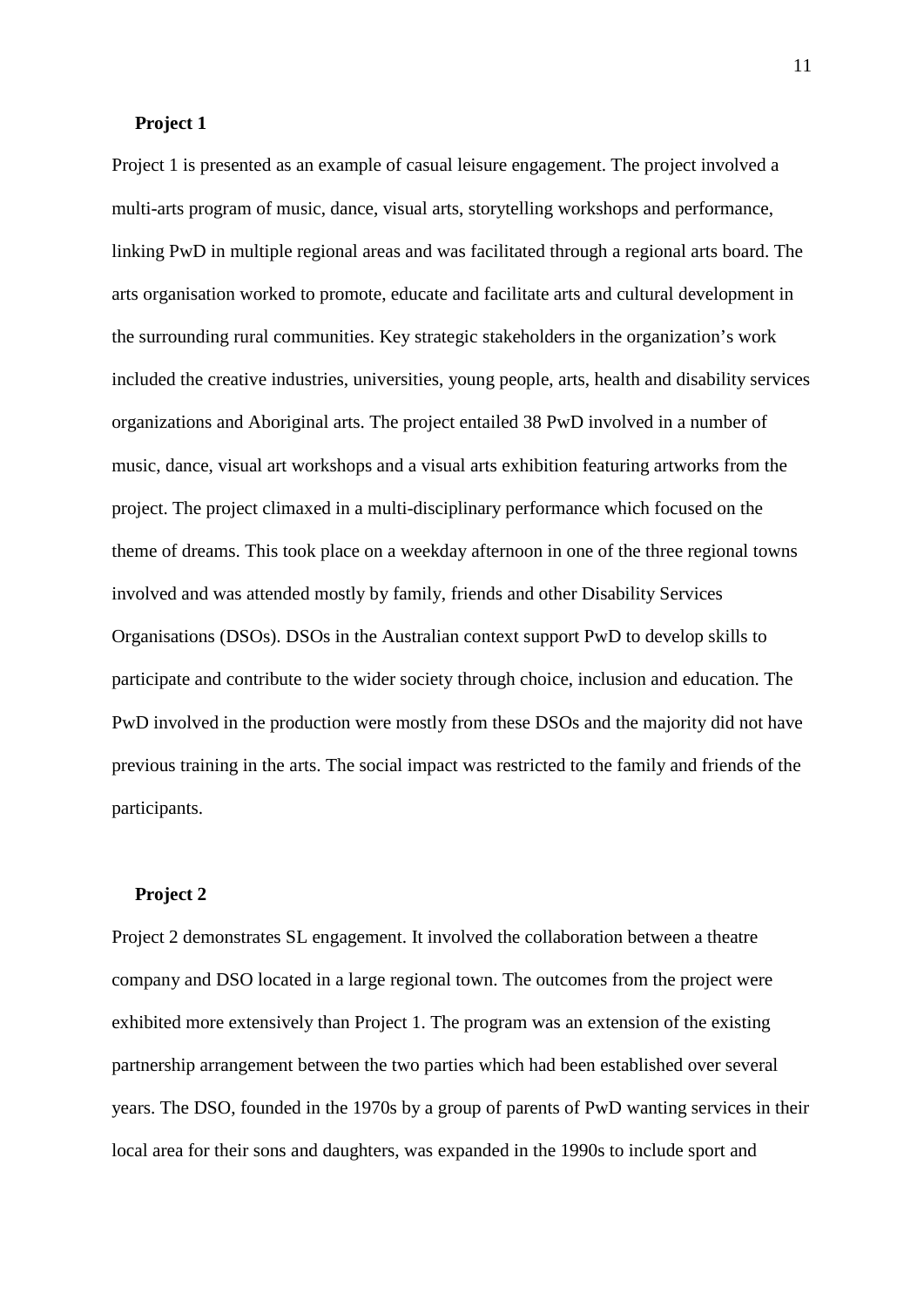recreation programs. Currently there are over 13 programs running under this umbrella with over 170 participants. The project created a rehearsal-ready play for production for AwD which formed part of the theatre company's 2014 season and, in doing so, provided the first serious mixed abilities work for the company. Additional workshops occurred prior to the production and these were held onsite at the theatre company. The group had multiple performances and involved an extensive network of stakeholders engaged with this program.

#### **Project 3**

Project 3 was considered a career development project as it consisted of a professional theatre production with a well-defined creative process. The project involved a professional mixed ability sound ensemble (band) under the direction of a theatre company with two directors located in a regional town. The band members were six AwD with a range of impairments that came together to develop a production through an extensive workshop program in collaboration with a local school and subsequently the ensemble went on tour to Sydney. The group used dance, circus, visual arts, live music, a range of interesting locations, audience participation and technology to tell a story. Essentially the project recognised the artistic ability of the AwD by providing them with a variety of artistic activities which would develop their artistic skills and move beyond an individual location. The results of the production were numerous and extended far beyond the disability services sector and local performing arts to the wider communities in both regional areas and urban settings. The national touring production was based on the commercial sale of tickets in conventional performing arts venues and involved the payment of AwD at industry standard rates.

#### **Social Impact and Active Citizenship Factors**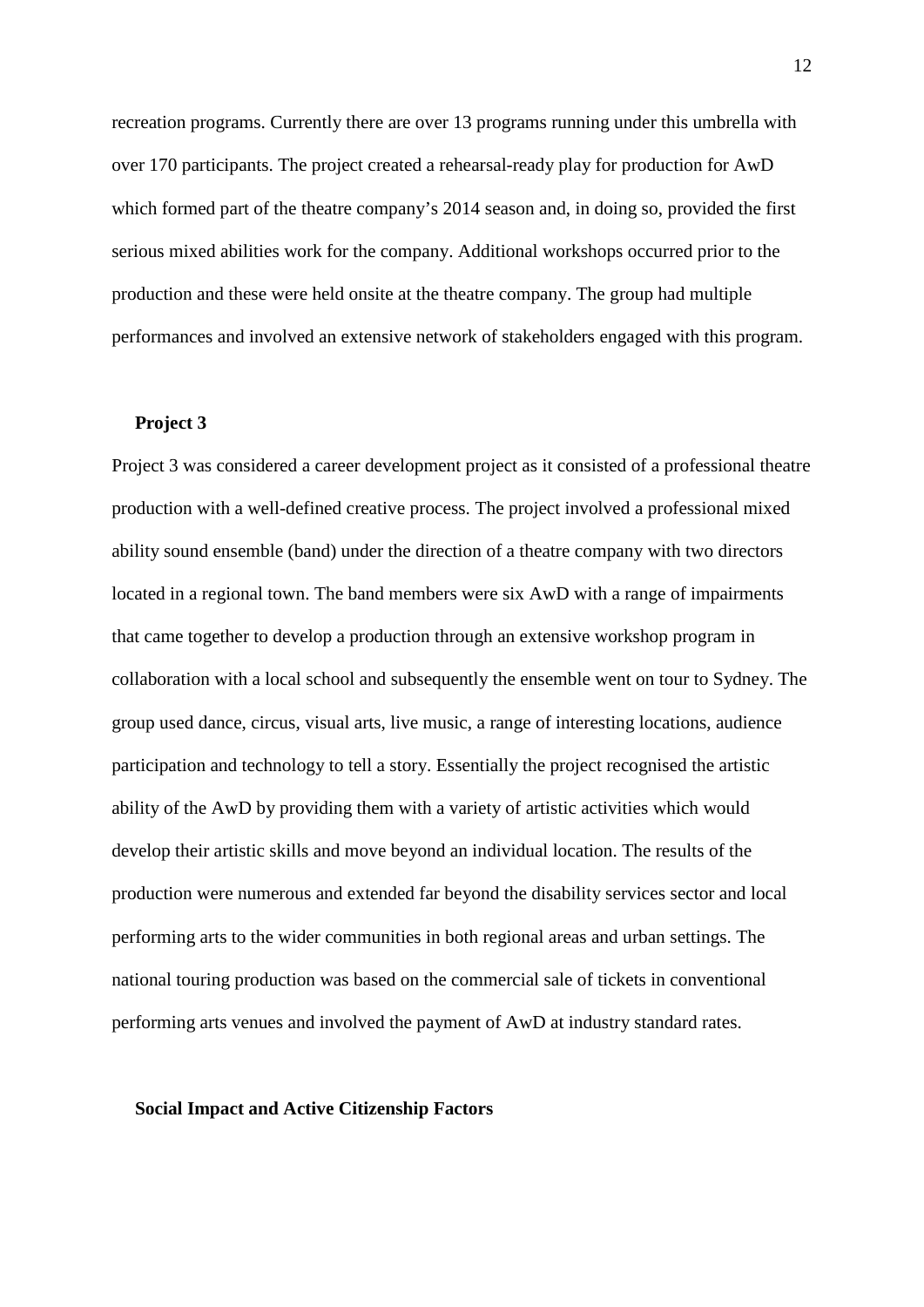Each of the three projects is now analysed in relation to the individual and organisation level factors: welcoming and belonging, social values, skills and creativity, networks and partnerships and wider social influences. We include direct quotes from in-depth interviews, focus groups, notes from observations of creative development and performance sessions, and other collected evidence to support the project's connection to the factors.

## *Welcoming and belonging*

Welcoming involves organisations who are staffed by hospitable people and offer safe and inclusive environments that accept PwD. Belonging, on the other hand, is an individual-level factor, indicating trusting friendships amongst a group of supportive people with common goals. In Project 1, participants were contacted through their DSOs and from local communities using open letters, which can be considered a 'cold call'. The individuals that responded were bought together on a limited number of occasions to form an ensemble culminating in a one-off performance. Researchers observed little evidence of participants developing strong feelings of belonging to the organisation or project (e.g. body language, banter, friendships that extended beyond the artistic space). The afternoon weekday timing of the event limited wider engagement and there was no follow up funding to continue developing the initial work after the grant.

 In contrast, an important feature of Project 2 was the ability of the project to engage and include AwD in the development of the creative process together with nondisabled artists/production crew of the theatre company. The DSO in Project 2 had traditionally been a very inclusive organisation and the theatre company had taken a greater interest in providing mixed abilities workshops and performances. This philosophy had also been instilled within the organisational culture of the theatre and was reflected in the programs offered to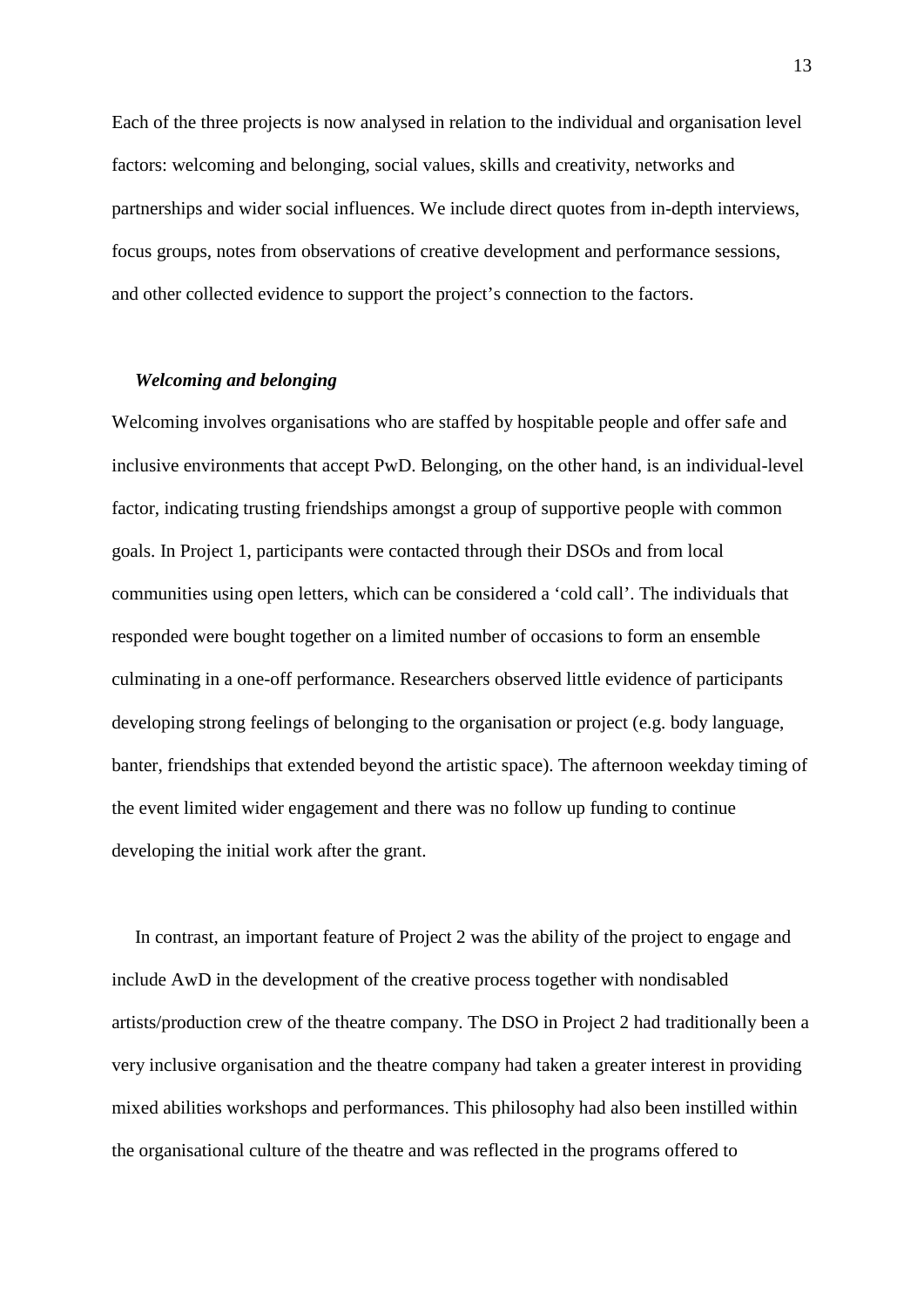participants. The participants of the production and other projects in Project 2 were made to feel welcome, included and part of the community:

*I mean as it relates to the [DSO] our whole philosophy is creating an inclusive world and it's about getting the guys out in the community (and) being seen… when we bring them to this situation, it's not a case of here are some actors with disabilities, they're just actors... and by doing that it enables the guys to get that sense of confidence* (DSO employee, Project 2)

Individual members of the drama group can be seen reaching out to others in the disability community to join in. Robert, one of the original participants who had been involved for over 20 years, explains that:

*I found out about it through my friend [Rana] who was in the drama group at the time… She goes to me, "Oh you should join the [Name] they're the most awesome drama group ever".* (Participant AwD, Project 2)

 In Project 3 the production was developed because the regional arts organisation was interested in working with AwD in the local community to devise a unique production over an 18-month period.

*We like to try to bring the community with us of course in the making of work, whether it's through direct participation, through getting stories from the local community or engagement through sharing of work or showings or whatever, but in this case, it was workshops with, what we called, civic space.* (Project Organiser, Project 3)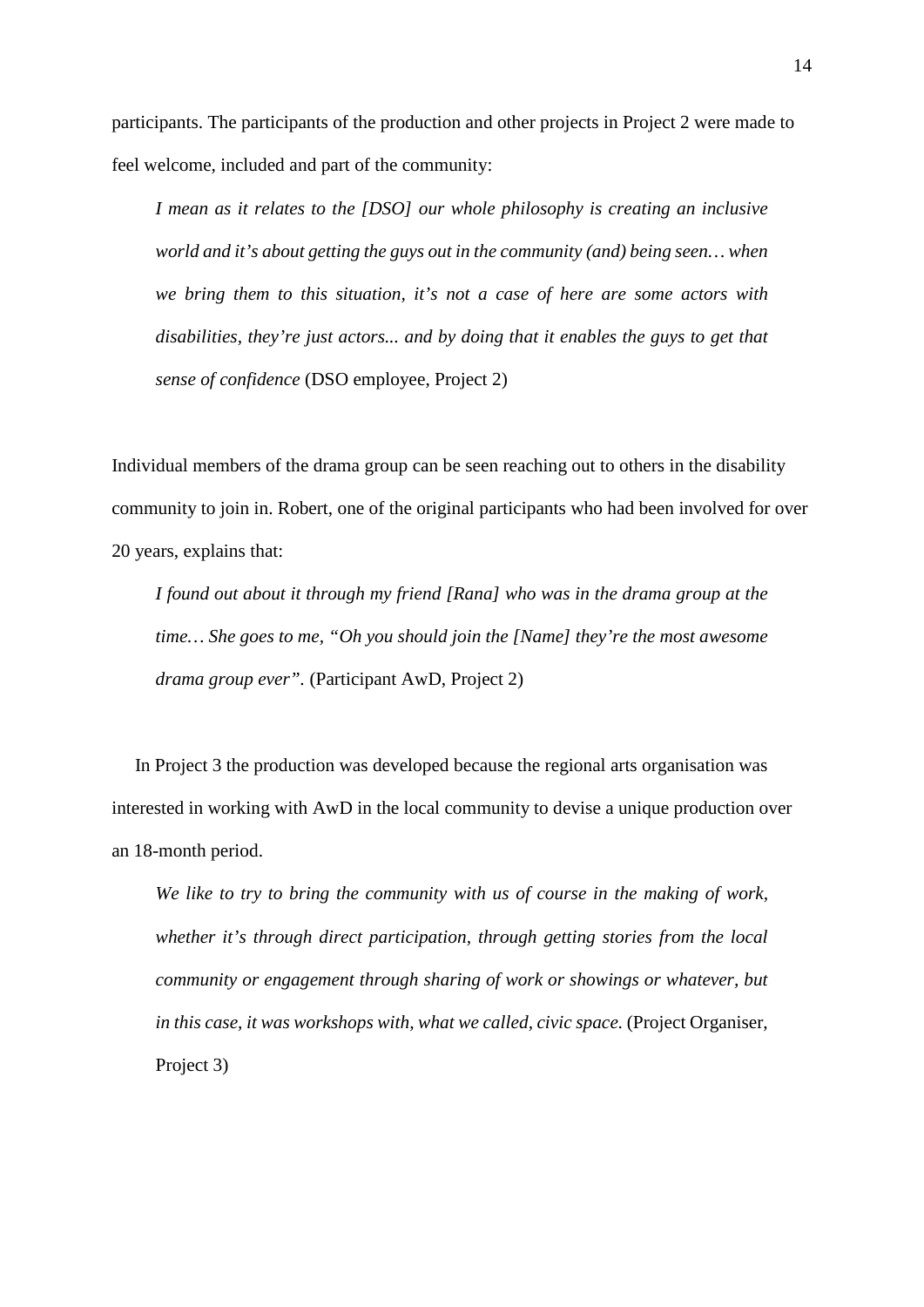Project 3 was a collaboration involving AwD and nondisabled working in various artistic mediums. The core of the group was made up by a band of musicians who had been working with each other for some time on the creative process and they worked together as a group with other participants towards a common purpose.

*I think we are all really close now because we've been together for a while, and this was just another thing that bought us even closer together, because we really did support each other… Just the natural bonding that comes off it, we are definitely closer because of the experience.* (Musician/Actor nondisabled, Project 3)

# *Social values*

There are several individual social values (e.g. feeling respected) and communal social values (e.g. challenges stereotypes of AwD) which are evidenced in the case studies. According to the model of social impact (Edwards et al., 2015; Onyx, 2014), the development of a sense of social shared responsibility is critical to the development of wider social impact. However, the results show that in a project which is categorised as casual leisure, this value is absent (Project 1). The Project Organiser in Project 1 suggested that "*Participants gained pride from their significant contribution to the recording and they also remarked about the opportunity to make music with new friends*". In a follow up interview, she stated:

*those girls that did the movement, they were so proud of themselves afterwards. One of them lives around the corner from me and I see her a bit, and she always still comes and chats to me when I see her. It was that sense of achievement that feeds into self-esteem in really important ways".* (Project Organiser, Project 1)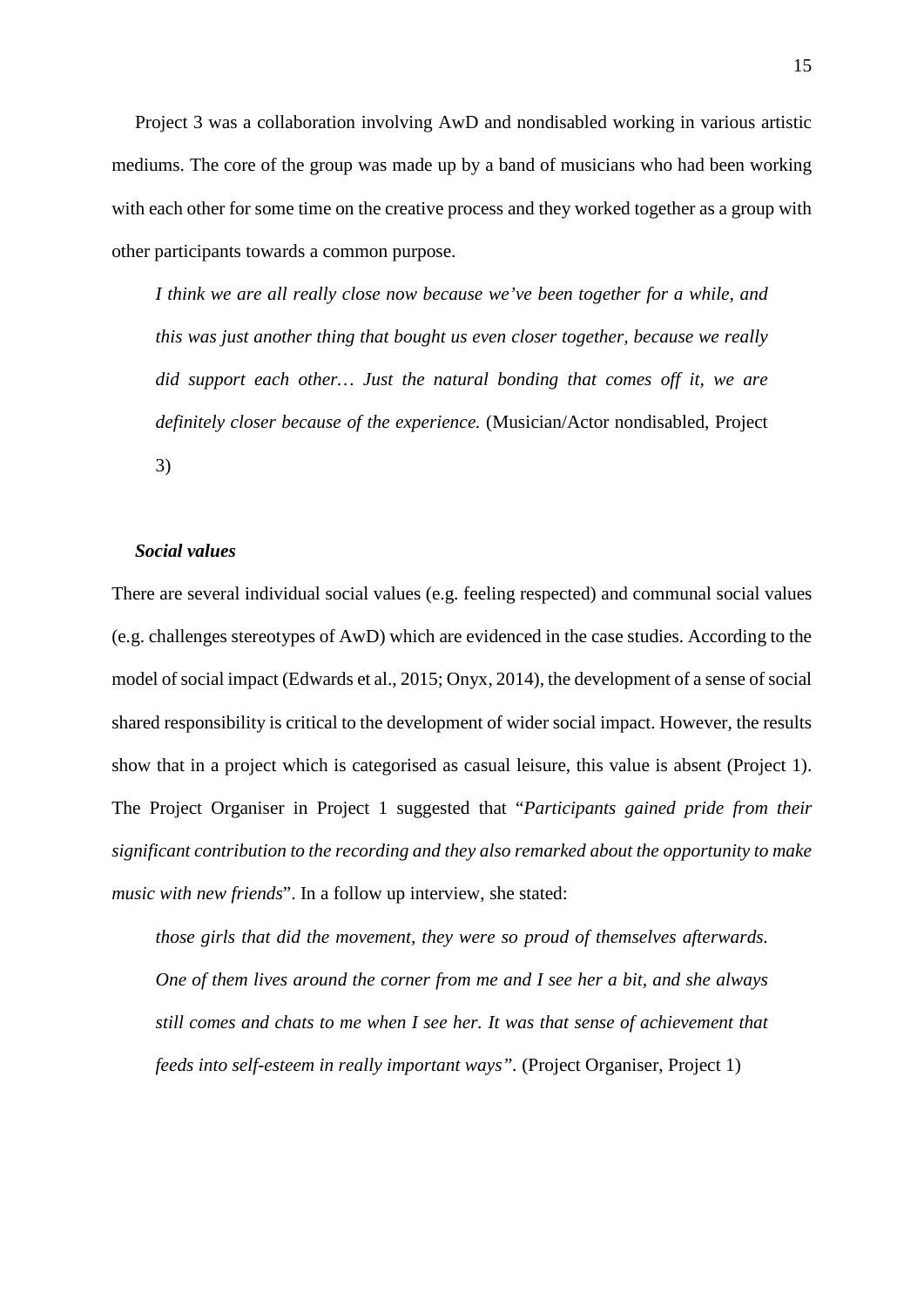A participant of the project commented on her experience on Facebook, stating, *"it was very cool"* (Social Media Post). In this project PwD had been brought together without a previous history of working together. Individual self-development and the beginnings of collaboration were the major outcomes with the performance itself, an end rather than a means. However, there was no capacity to further develop this experience of collaboration or shared group responsibility.

In Project 2 common social values which involve communal qualities and beliefs were exhibited by the actors/members of the two organisations involved in the project. These values are created, developed and involve respect, trust, support, and reciprocity. In particular, the AwD mentioned kindness, respect and consideration resulting in friendships and other supportive relationships inside and out of the project. The DSO was described by the AwD as promoting feelings of togetherness with participants explaining that they felt like a family. Charles, one of the actors, explains "*they make you feel welcome. Like someone who's feeling insecure, all they'll say we're all here to help each other and I'm helping you. I feel at ease, I'm part of the group*" (Participant AwD, Project 2). The consensus from the participants is that the DSO workers are friendly and show an interest in their lives and their feelings. The participants in the DSO's workshops explained that friendships commonly develop.

In Project 3 the artists in the regional arts organisation and the project team were passionate about making art with the community and with AwD. As the Creative Director explained, the project is *"all about the art really and the fact that we are making it inclusive and accessible, those sort of things as I mentioned are part of our process anyway"*. (Creative Director, Project 3). This was elaborated by one of the theatre's project team members: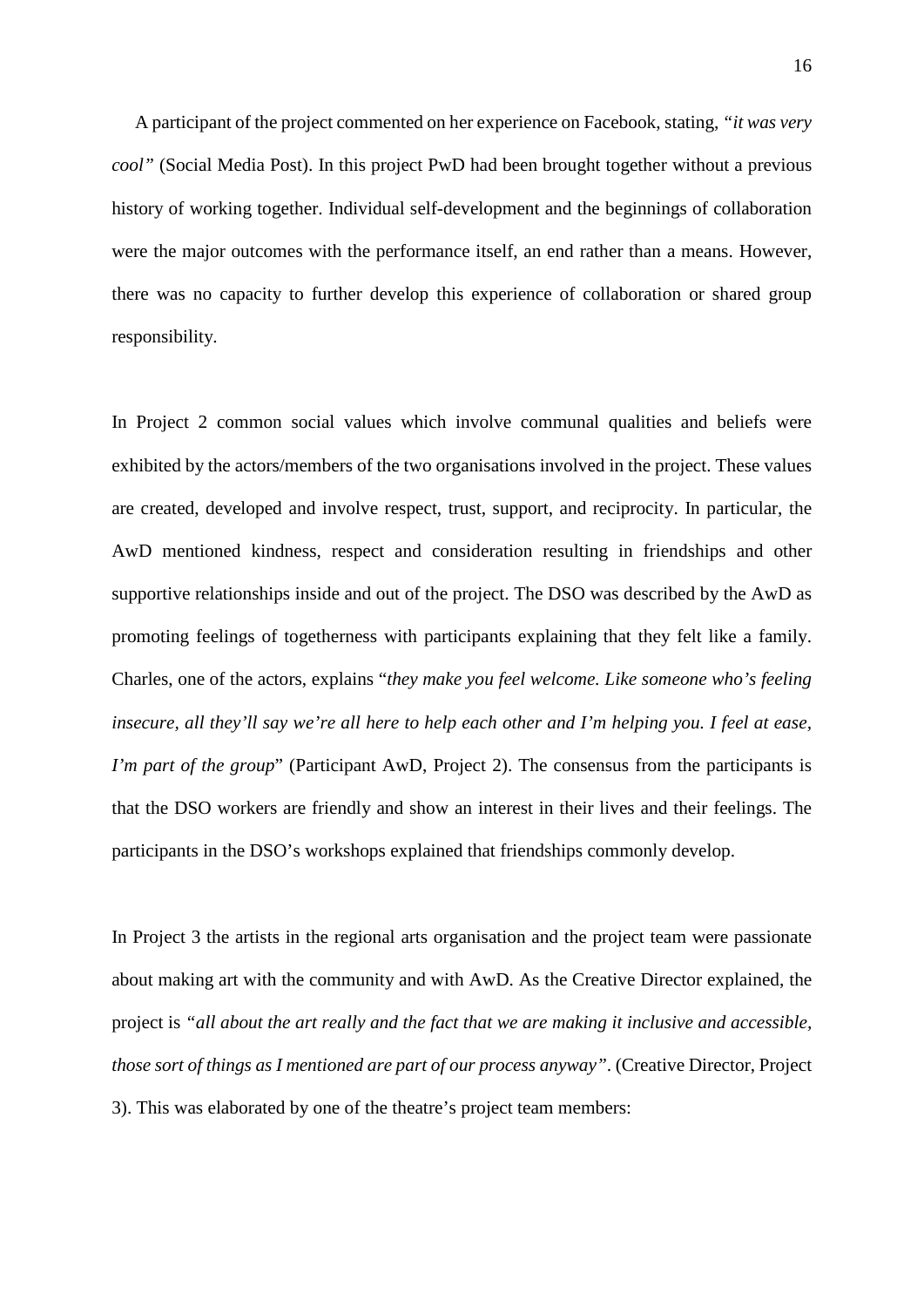*The other thing that's really an important part of this is that we also want to encourage all members of our community … to feel like they can access what goes on at this city hall artistically, whether it's a piece of theatre, a piece of music, a piece of dance, that people feel like they can make a connection to that, come and view something, just for the pure creative joy of it.* (Project Facilitator, Project 3)

The production was central to the regular theatre season,

*We are taking time with this and we are putting so much behind it because we want to make a work that we have the general public come and see… So, to make something for, let's say, call it the main stage, for our season, that's what we are saying, we are making something worthwhile.* (Creative Director, Project 3)

To this end the production was successful through selling out the local season and then going on a tour of major metropolitan and rural centres.

# *Skills and creativity*

PwD develop individual, intrapersonal and interpersonal skills through their involvement with the projects. In Project 1 the artistic, dance, movement and music skills as well as the development of innovation and creativity were key project elements. A comment by the project organiser illustrates this achievement of skills and creativity:

*The dancers worked enthusiastically with focus, commitment and a strong sense of positivity around trying something new. They have been very generous with giving creativity within the process. Participants gained confidence, improved mobility, venturing outside their usual service providers and had a platform to share something about themselves*. (Project Organiser, Project 1)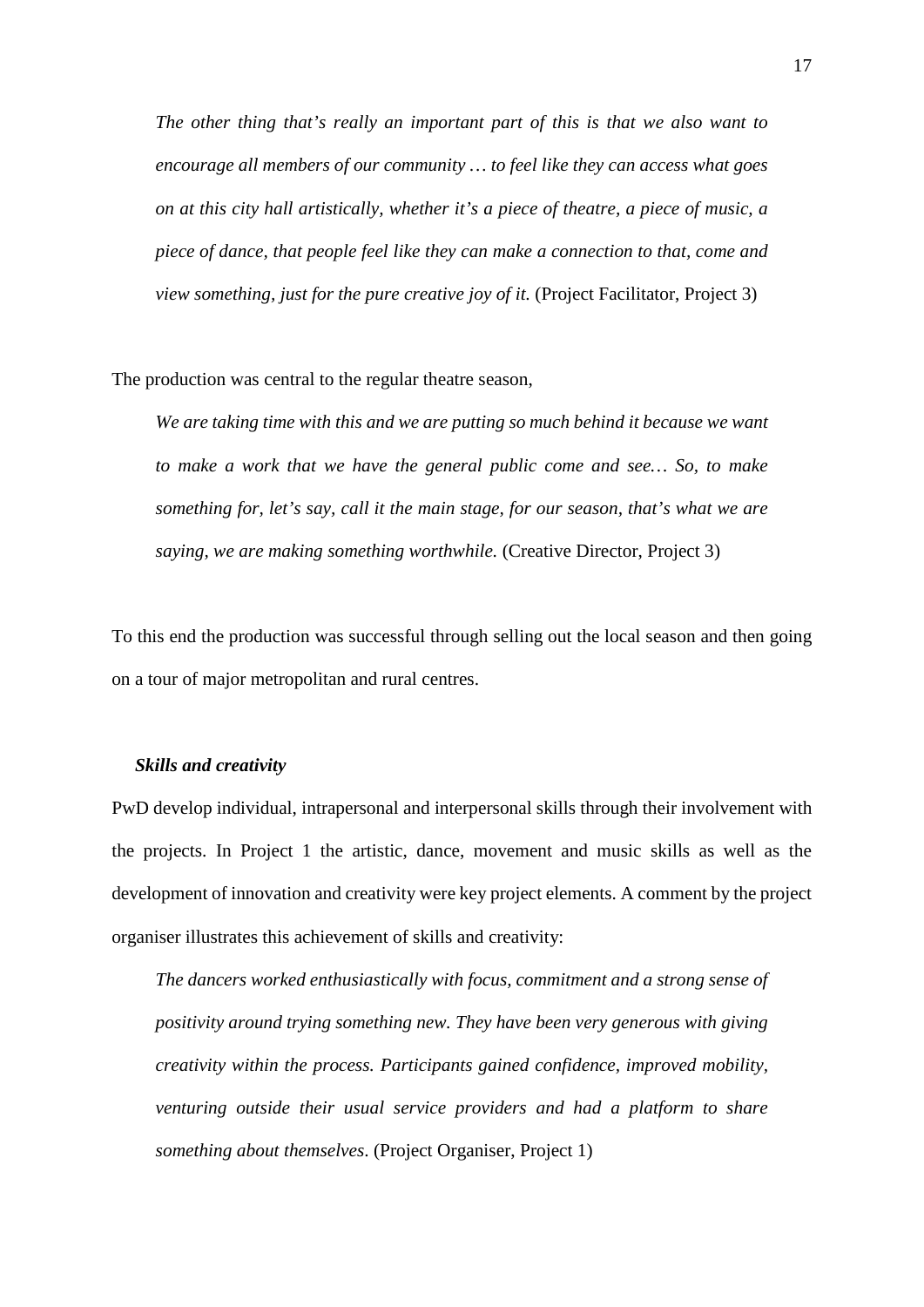In Project 2 the professional theatre company involved had begun to integrate their work with AwD into their core practice. Through the workshops, they have been exposing AwD to professional practice and encouraging them to develop skills associated with the theatre. The key outcome of the creative process was professional theatre in a conventional venue with ticket sales. The creative and professional acting skills of those involved were enhanced through the creative process. The five actors and support crew showed enthusiasm and dedication for the process and all grew as a group. In describing her involvement Rana explained:

*The best thing about it is expressing yourself with what you have, basically, in yourself and believing in what you do and follow your dream. And it's just amazing feeling that when you see this, people out there, please, follow your dream, 'cause this is part of my dream.* (Participant AwD, Project 2)

Eddie's involvement in Project 2 has led to professional aspirations.

*I've actually got goals to get into filming now and I've started writing a story or actually a screenplay. Because I've finished writing a story itself which took approximately nine years, but now I'm onto the screenplay. That will be very funny.*  (Participant AwD, Project 2)

A key outcome from the production in Project 3 was the professional skill development of the performers. The five members of the group are musicians; four have a disability and had never acted before. As well as the acting skills that they had acquired, the musicians with disability enhanced their intrapersonal and interpersonal skills: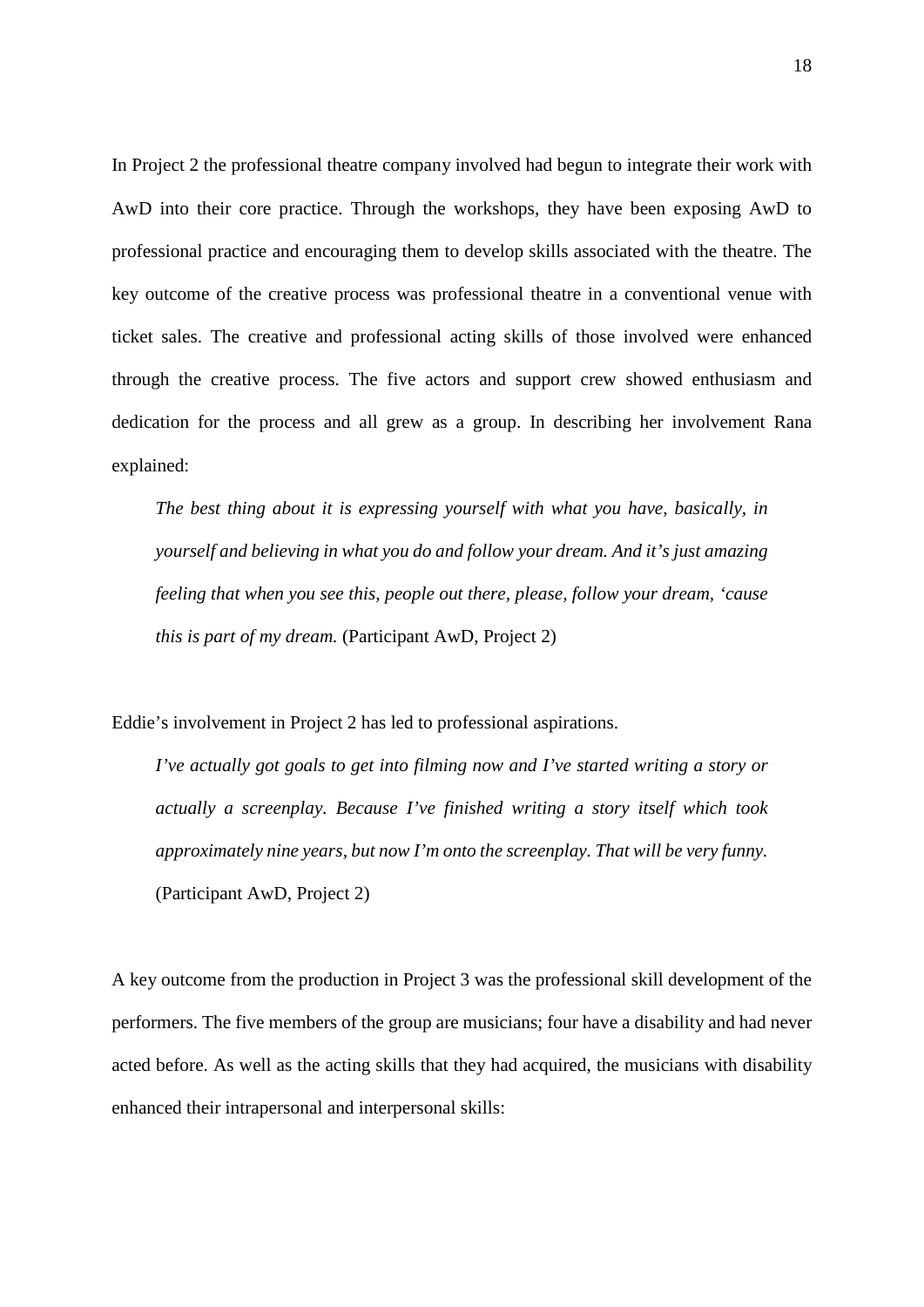*One guy in particular, the guy who is autistic, he's been going to a day service for most of his adult life. He hadn't been challenged much in his adult life to go beyond what he thought he was possible of doing, and for him going through this was an amazing process for him. Out of that he's gone on to do other stuff.*  (Musician/Actor nondisabled, Project 3)

One of the Project 3 theatre team members acknowledged the development of the actors throughout the creative process: "*It's great to see people develop potential – I get a little bit teary when I talk about that but that's one of the coolest things about working with this mixed ability ensemble*."

# *Networks and partnerships*

Networks at the organisational level indicate that a program can link with many partners and create relationships, which benefited artists and other participants with disability. Networks at the individual level involved the PwD being able to form new relationships and professional networks for future artistic endeavour. Project 1 involved a range of partnerships between the arts organisation and other individual artists and organisations. These partnerships were fundamental to the success of the project allowing the project to operate across a wide geographic area. This required a network to assist with the logistics to ensure a smooth roll out.

*So, there wasn't one particular partner that worked in depth, as I said, there's probably about six organisations that we already have relationships with* (Project Organiser, Project 1).

In Project 2 the partnership between the DSO and the theatre was formed prior to this project. The partnership gave AwD the ability to take their interest in drama from a more leisure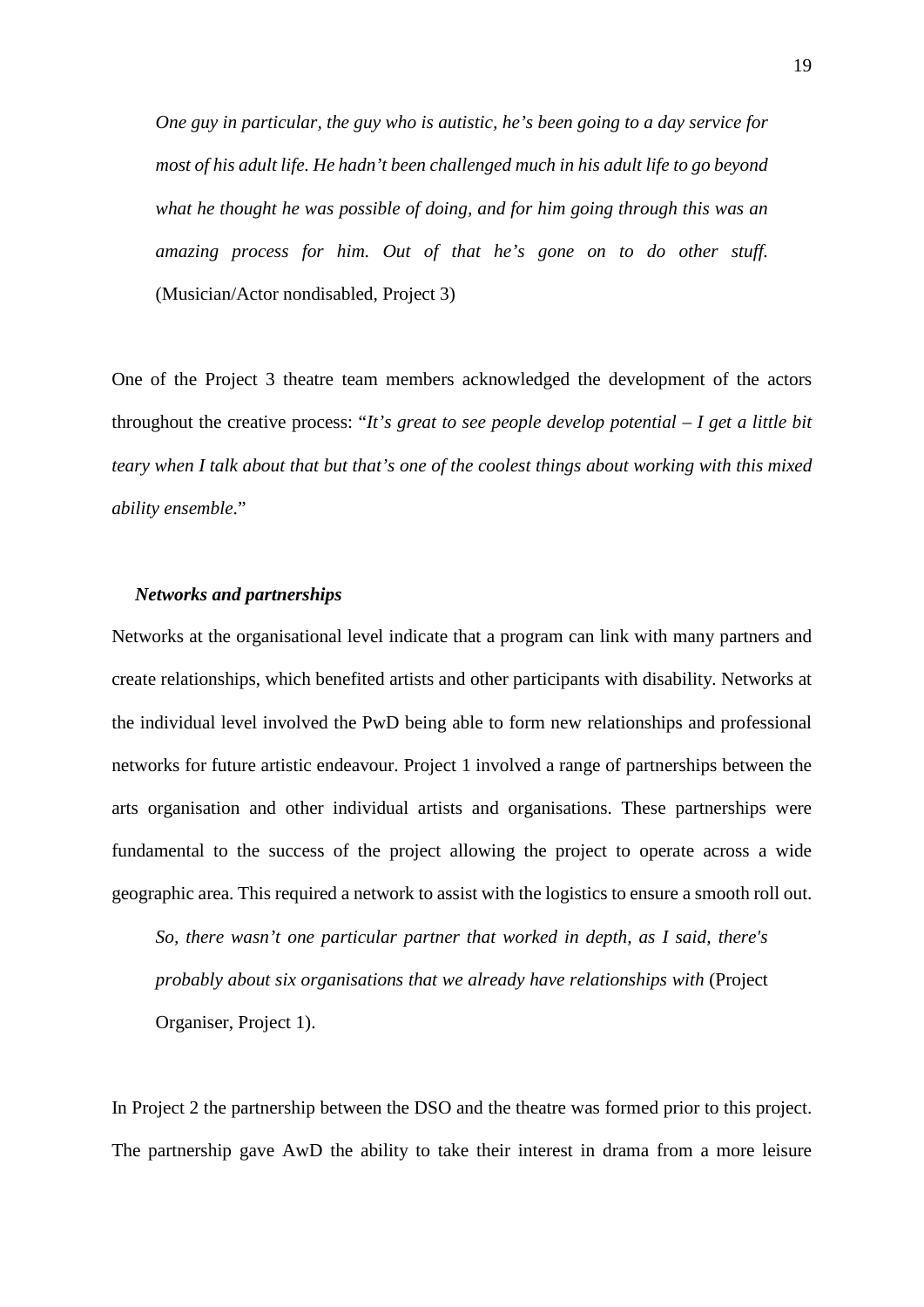orientated engagement to a serious level. It is a partnership that benefits all parties with strong bonds between the two organisations.

*It's perfect now they [the theatre group] run the drama side in regard to enhancing the skills developed in that, and then we provide … [a support member who's] able to manage any participant issues that may arise at any given week, so … And it just complements one another really.* (DSO employee, Project 2)

Community engagement through partnerships was a key theme in Project 2. Partnerships with other theatre groups are acknowledged as well as relationships with the local university, with other non-profits and local sponsors such as the Council and commercial sponsors.

In Project 3 there were several individual and organisational partnerships to develop from the production which assisted in the project achieving its outcomes. One of the collaborations allowed the production to tour to a major metropolitan city as part of an urban theatre project which gave the musicians useful contacts to develop their future artistic endeavour. The musicians in the project partnered with schools and DSOs in the community, these relationships brought benefits to the AwD:

*The local organisations already run arts programs but what was exciting here was putting a wide range of local and national artists together - an opportunity for them to see what is possible out of that collaboration.* (Project Facilitator, Project 3)

#### *Wider social impact*

This factor involved varying degrees of engagement of the organisation and the individual beyond the project teams and, hence, social impact. In Project 1 the facilitators who worked on the project always had high expectations of what would be achieved from the outset. There was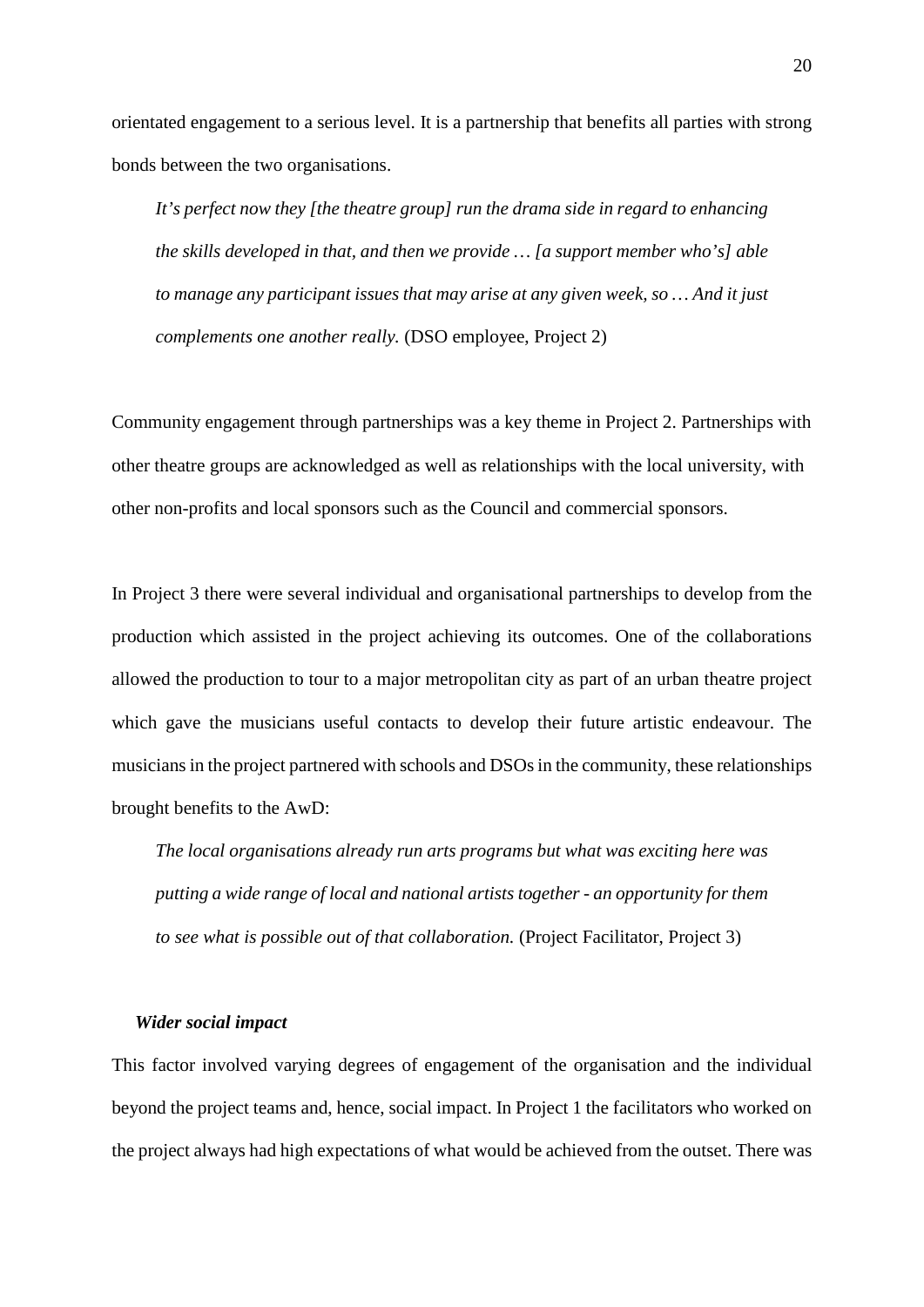a shift in the attitudes and expectations from some of the DSOs about their participants' abilities for dance and movement. Wider social impact was limited; one of the DSOs chose to fund ongoing dance workshops internally within their organisation, but not to all those involved in the project. Other social impacts were evidenced but again the recipients were limited to the DSOs:

*We have also shared the outcomes widely through the short film made about the project and this has also received extremely good feedback. Perhaps most importantly, some of the disability services have wanted to keep similar work going and are now more aware of a greater range of possibilities for workshops.* (Project Organiser, Project 1)

However, the afternoon performance time of the show was a limiting factor in terms of impact. Although an ideal time for DSOs it was less convenient for other potential performers or audience members with work commitments. Another issue highlighted by the facilitators was the lack of ongoing opportunities for many of those AwD involved in the performance due to funding and long travel distances associated with rural Australia. While meaningful for those involved in the project, the focus was on the single arts performance without any requisite provision for creative process co-creation with AwD. As the project was a collaboration between DSOs, there were few opportunities for the participants to engage with the wider arts community or the wider local community.

In Project 2 the social impact within the wider community was discussed by participants, professional artists and audience members who included school children and season ticket holders. It included the development of an artistic reputation of the theatre and DSO in the wider disability community, the arts community and the local community including schools,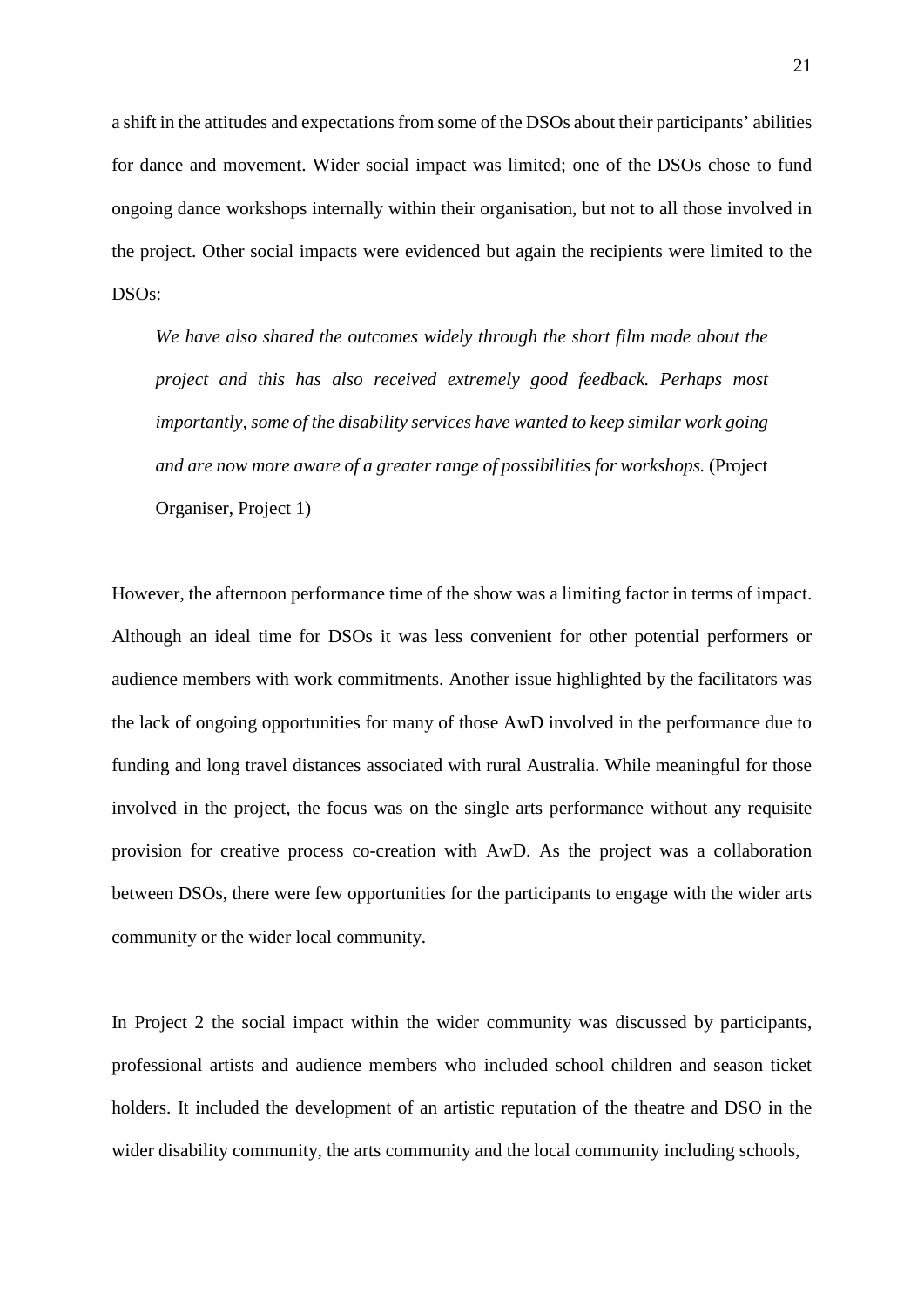*Well I think one good thing is it's helping the wider community find out the truth about people with disabilities. Just because a person's got a disability that does not mean to say that they are no good for society. And disability affects you only in the way that – like the way a disability affects you just depends on what type of disability you have, as well as how severe it is too.* (Participant AwD, Project 2)

Furthermore, school children attending the performances (mainly year 12 drama students) expressed their appreciation of the performance. One student stated, "*I really loved the show... the actors who had disabilities were really good, I would come again*". This response was typical amongst the school children who had not previously experienced a performance involving AwD. The inclusion of the production in the wider theatre program season enabled a wider community audience to experience the production. This wider audience included school children, regular theatre-goers with season tickets as well as family and friends of the cast. Eddie (AwD) explained how he uses these wider connections he has made to advocate for AwD. He stated that he has had conversations with local community members about *"the things that are going on in the country at times which concern us. And I know how to speak up for our rights too, because I know a lot about them".*

Project 3 engaged local community members in its activities and was shown both locally, to regional audiences, and in Sydney. The audiences consisted of the general community and theatre subscribers as well as family and friends. There was a lot of positive feedback sent to the arts organisation after the performance. For example:

*Last night I had the privilege of attending this amazing performance. I am 72 years old and attended to support the group …thinking that words like contemporary and virtual world would simply not be my scene. To use a modern phrase, I was blown*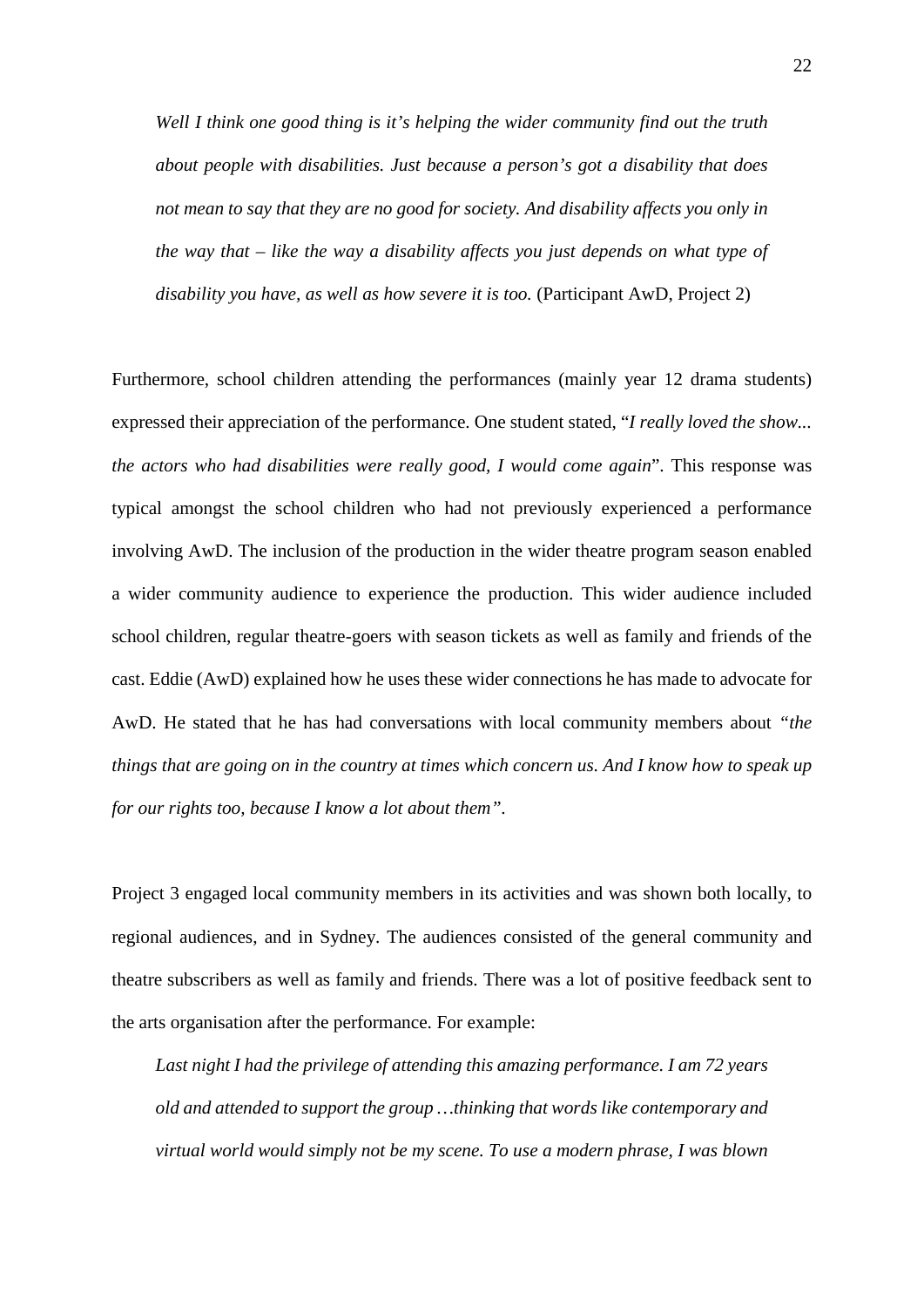*away by the production and would like to congratulate … all concerned with this truly outstanding show. The combination of music, video projection and wonderful acting in such a simple setting was a riveting performance. I hope this show continues to be seen by many Australians and that the group continues to grow in performances. WOW!!* (Audience member, Project 3)

## **Discussion**

The discussion draws together the key considerations of the findings to address the aims of the paper, that is, to explore how disability arts projects enable inclusive opportunities for casual leisure, SL and professional artistic engagement, and the kind and reach of their potential social impact. The categorisations from casual leisure, SL and professional career development draws on (Stebbins, 1979, 1982, 2005, 2007) important early work on the SLP regarding amateurs and professionals where the distinction between leisure and work has implications for the field. The abductive case study method was also an important contribution to discussions about the interaction between leisure and disability. This study has brought the two together as argued by scholars (Aitchison, 2003, 2009; Singleton & Darcy, 2013).

The three projects had much in common. None concerned arts as therapy. Each project was held in a regional area of NSW, with PwD from community settings. Each had a similar performance outcome (theatrical) and involved PwD as a core to the performance outcome. Yet, the way that each project was operationalised showed important differences in terms of the way that the projects and stakeholders interacted, and the project outcomes and impact. We will now examine the nature of the projects' engagements and their ability to produce social impact and change.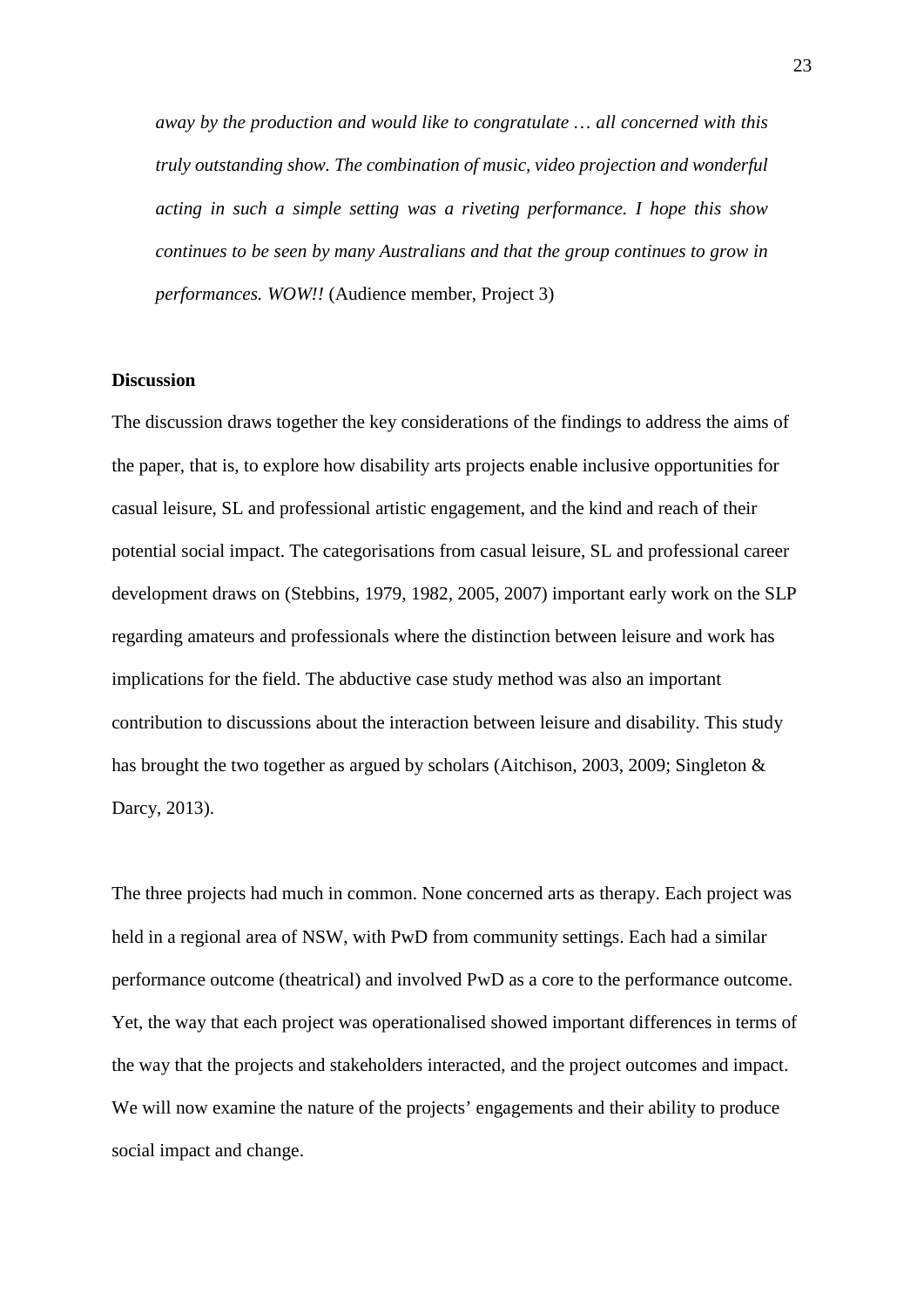Project 1 demonstrated a classic leisure involvement by PwD where they were participants in the program but not collaborators in the artistic process. As artists they were instructed by a well-rehearsed DSO which made decisions about their artistic involvement and what the 'show' was to express. The social impact, consistent with casual leisure included personal development outcomes for the individual, a sense of pride and achievement, and an extension of their social network. The wider social impact of the program was less well developed as the ensembles created during the project were not sustained after the project primarily because of geographic challenges and funding. This short lived, fleeting engagement for PwD reflects Elkington and Stebbins' (2014) casual leisure category. The power and control were centred with the DSO with little opportunity for the development of individual or collective agency by the AwD. While the performance did challenge perceptions of AwD, its weekday scheduling also limited the wider audience impact.

The project design which engaged participants from DSO day programs was a characteristic commonly found by the Victorian Office for Disability (2010) which indicated that participants and carers treated the activity as a pastime to improve social engagement skills rather than an important leisure activity. As noted in the literature review, SL potentially provides much broader social impact, both for the individual concerned and for the wider social context. There is the potential for ongoing personal development, skill development, and wider engagement across time and across social contexts. Wider creative initiative across networks may lead to broader shifts in social attitudes to AwD.

Project 2 moved into the realms of SL through its established partnership between the theatre company and the DSO. This partnership was shown to build on the relationships and trust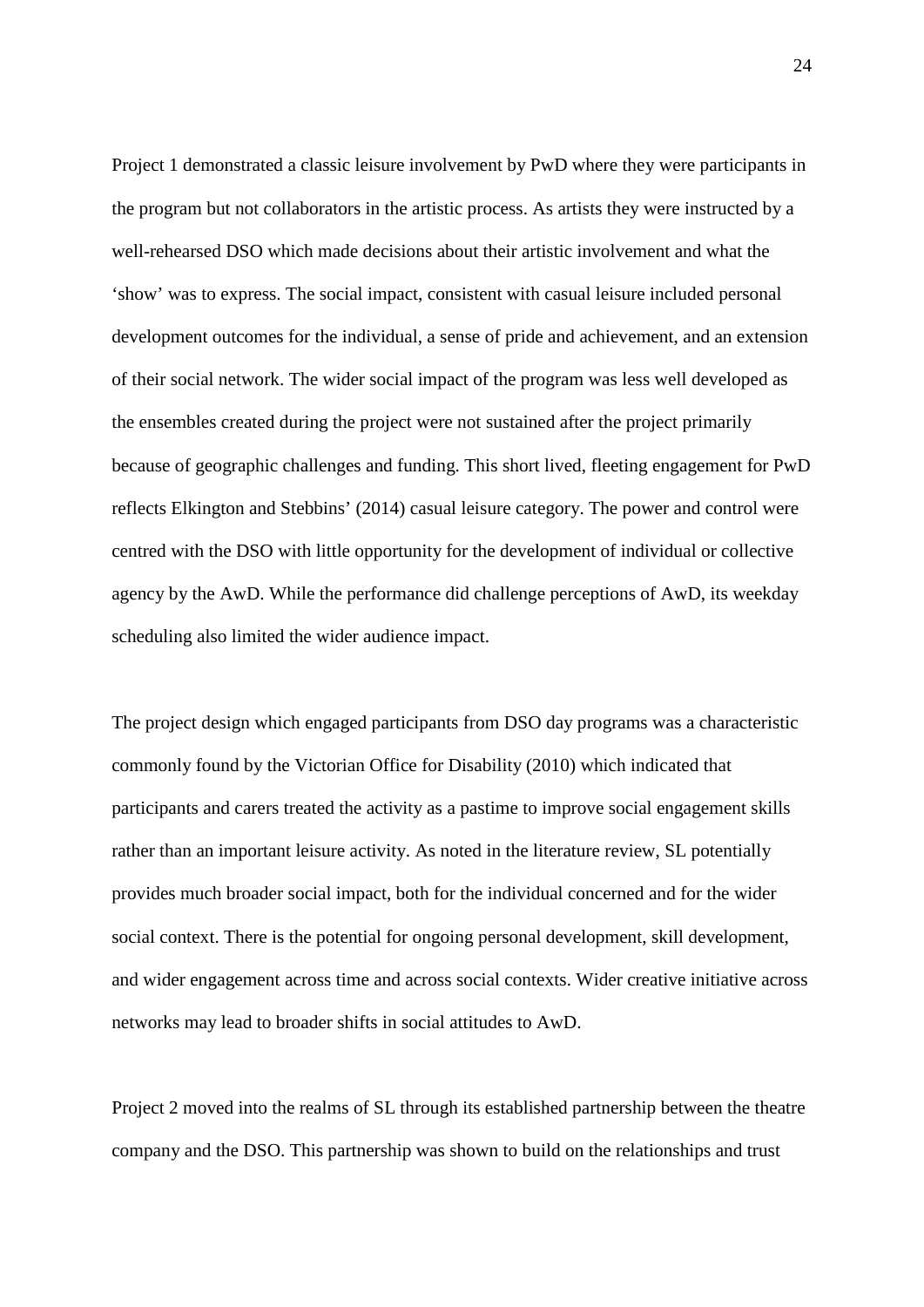developed on a number of previous projects involving AwD working on their skills as actors and developing creative practice. These relationships enabled the creation of a safe, secure atmosphere for the participants. These trusting relationships are underpinned by a welcoming ideology. AwD are encouraged and enabled to participate in a substantial creative process which results in a successful integration of productions. The productions involve both AwD and without disabilities in authentic collaboration. This creative process provides the artists with a real sense of purpose and meaningful activity (Patterson, 2000) which are distinguishing qualities of SL (Elkington & Stebbins, 2014).

Project 2 and 3 findings showed substantially different organisational attitudes, collaborations and performance vision than Project 1. Both these projects demonstrated that instances where multiple organisations with different purposes collaborate, there are clearly articulated artistic processes. They had a history of creative development having received previous funding and artistic development, and were located within an ordinary performance space. Critically, PwD were part of the artistic process where they actively contributed to the ideas, production and performance.

Project 3 displayed a much greater development of individual factors such as the development of professional skills of the AwD and the passion for making art. This project included all the characteristics of SL and extend beyond SL through the success of the production based on professional production qualities and audience satisfaction. This contributed to the extended life of the project and the wide variety of audiences it touched. It was clear that this project engaged a well-established band of AwD who loved their art making and were engaged professionally inside and outside of this project. Further, their engagement with a local school as part of the creative development process provided an edge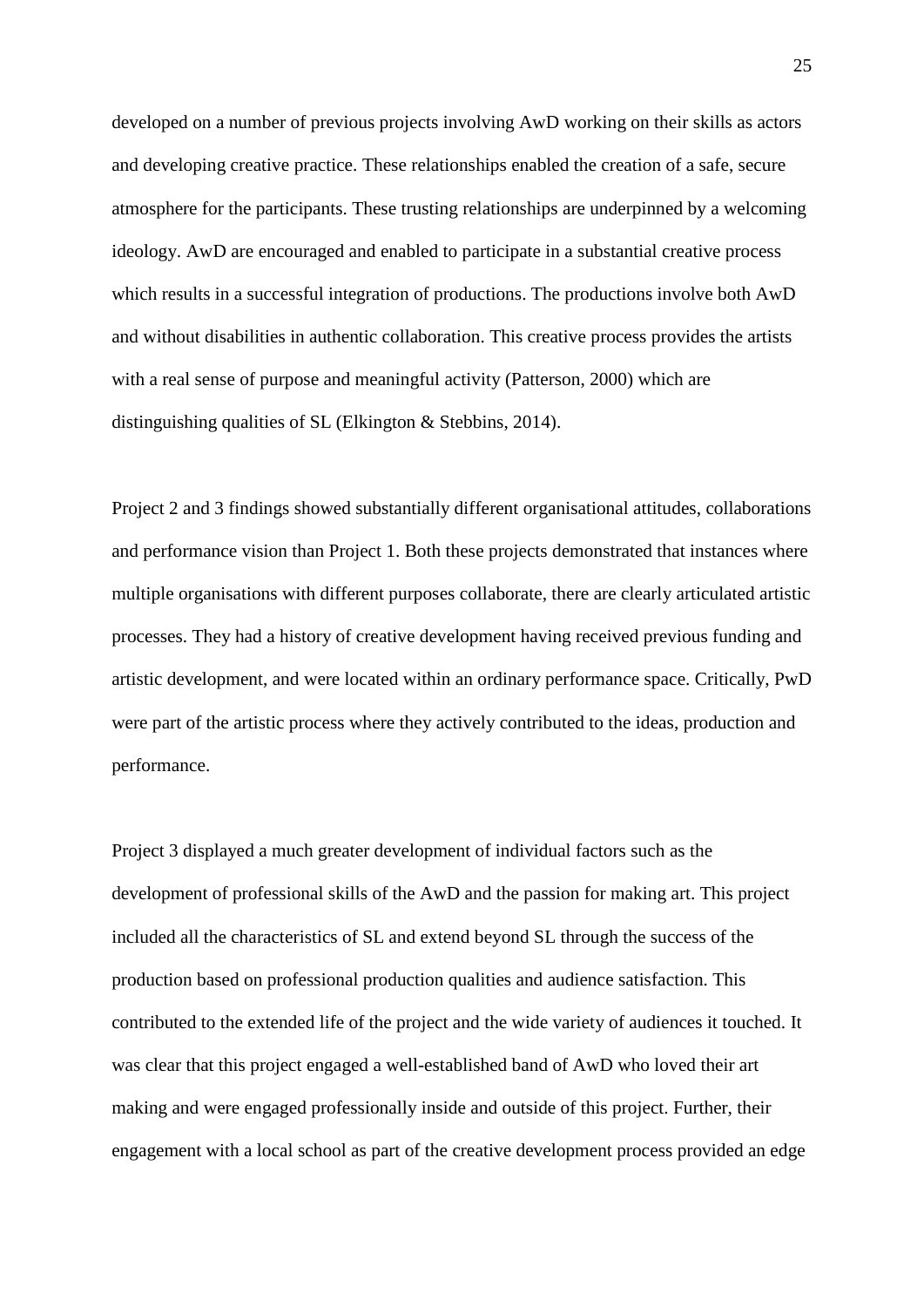where they were taking expertise to groups who would normally regard PwD as recipients of support.

The wider community impacts found commonly in Projects 2 and 3 support Selrig (2011) who found that because of their participation in arts projects, artists found their own identities being disrupted while the views of others were also challenged (e.g. who PwD were), while a deeper understanding of disability was developed within the broader community. Selrig's (2011, p. 587) other observation was that through their interactions with a broad range of people within the community, the AwD "developed a sense of belonging, an acknowledgement of who they were and a deeper understanding about themselves at several levels". These changes and benefits are also common to other community arts projects (McQueen-Thomas & Ziguras, 2002; Mulligan et al., 2007; Myer, 2002; Rogers & Spooks, 2003). They go beyond the measure of 'artistic vibrancy' as an organisational indicator or a trait of the artist, and instead, relate to the systemic impact that artistic and cultural expression have in constructing the social within the individual, the group and the wider community. In essence, the AwD individually and as a collective developed an agency to create, control and direct the artistic process and vibrancy of their performances.

The meaningful career development amongst AwD in Project 3 reflects and substanitates earlier research by Matarasso (1997), Boelzig et al. (2009), Hall and Wilton (2011) and the Victorian Office for Disability (2010) which also provides evidence of the social and individual impact of art as a professional activity for PwD . In doing so, it also extends aspects of this work where AwD in their own right sense the opportunity for an artistic career. As noted in the literature, an artistic career is characterised for most as a movement between amateur, semiprofessional and professional engagements due to the precarious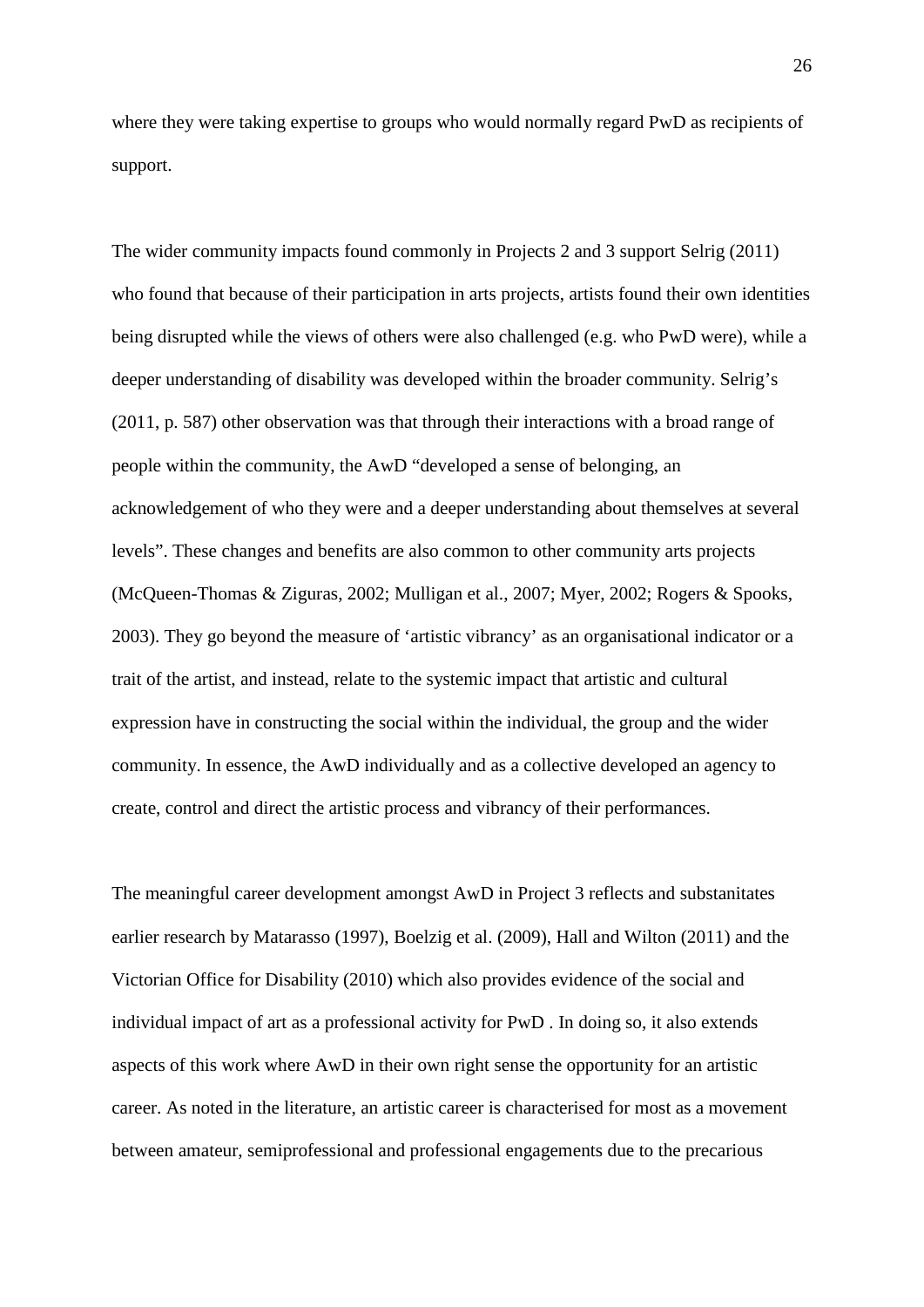nature of the work, and AwD face the same challenges as artists nondisabled (Baumol  $\&$ Bowen, 1966; Throsby & Zednik, 2011).

The outcomes from Project 3 also support earlier research which indicates that resources, public presence and greater community awareness are required to create the circumstances in which social capital, can be optimised (Matarasso, 1997; Hall & Wilton, 2011). As indicated in the literature review, maximum social impact occurs with the increase of social and human capital which is necessary for 'employment opportunities' and 'career-building'. Project 3 pushed the boundaries into paid engagement with the travelling performance schedule after the project performance while Project 2 also had potential career opportunities for their AwD. Although the arts are typically identified as a difficult employment market , this raises doubts about using 'employment' as a measure of 'project success' (Band, Lindsay, Neelands, & Freakley, 2011). However, in conjunction with personal development, providing a route to employment is an important consideration for a project's possible outcomes on AwD because of the poor participation rates in employment (ABS, 2015).

Social capital is created when relations among people change to facilitate action (Coleman, 1990), and is as much about the changes that take place in nondisabled participants as it is about PwDs. Project 3's AwD had already broken this ground with their previous professional gigs. They were matched with a commercial theatre that had a hard-nosed approach to taking on any performance production, in that they needed to see that the show had the potential to be commercially viable to tour other regional or metropolitan venues. Making professional performance a standard aspiration brings it closer to the reach of AwD when they are producing work regarded for its creative process and integrity. This brings AwD in contact with a whole range of new professionals, their networks and the exposure of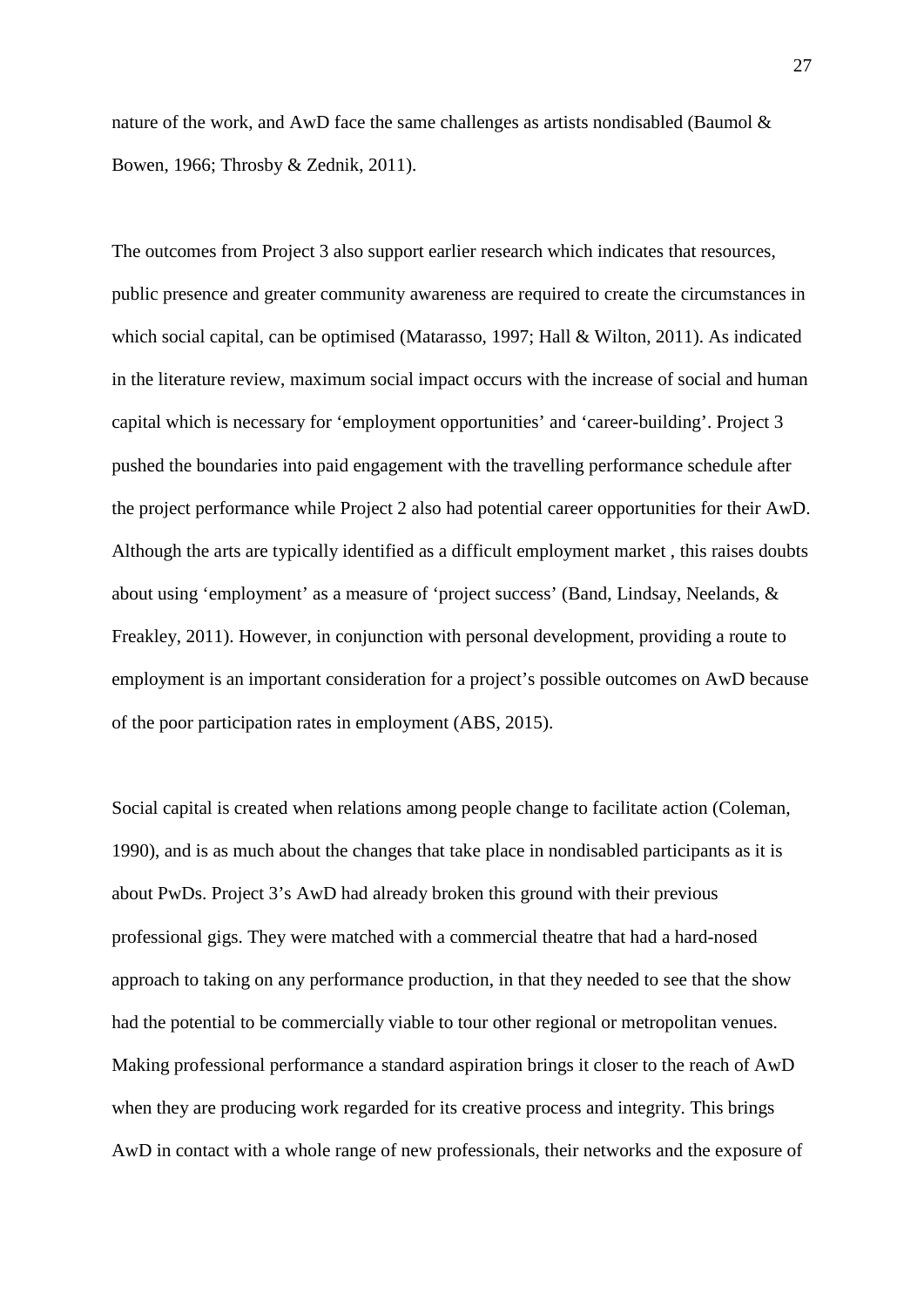touring to other areas where they are not known where new opportunities may become available.

The key developmental factor of wider social impact involves a multifaceted set of extended relationships. However, no matter how varied the contexts they all rely on the factors of belonging, the development of social values, skill development, network formation, all leading to wider social impact (Edwards et al., 2015; Onyx, 2014). The analysis of social impact and active citizenship factors within each case provides evidence of the way in which disability arts projects enable inclusive opportunities from casual leisure to SL to professional artistic engagement. As the case studies demonstrated, key factors needed to be in place (welcoming and belonging) for the sophistication of the creative process to develop higher level artistic skills and project outcomes. This movement through the creative continuum was also evidenced by the longevity of the ensembles, multiple rounds of funding, rapport between AwD and nondisabled, and a creative inclusive vision that took casual engagement to SL and beyond.

# **Limitations**

The research team note limitations to the paper. The logistics of time and distance limited access to participants. Foremost given the nature of the projects was being able to access all people during the times that they were available in the areas literally spanning the geographic size of the UK. Understanding impact requires the temporal dimension where it would have been desired to spend a longer time post project to pick up on other impacts. Research could also explore inclusion for PwD using the SLP across a wider range of art related fields.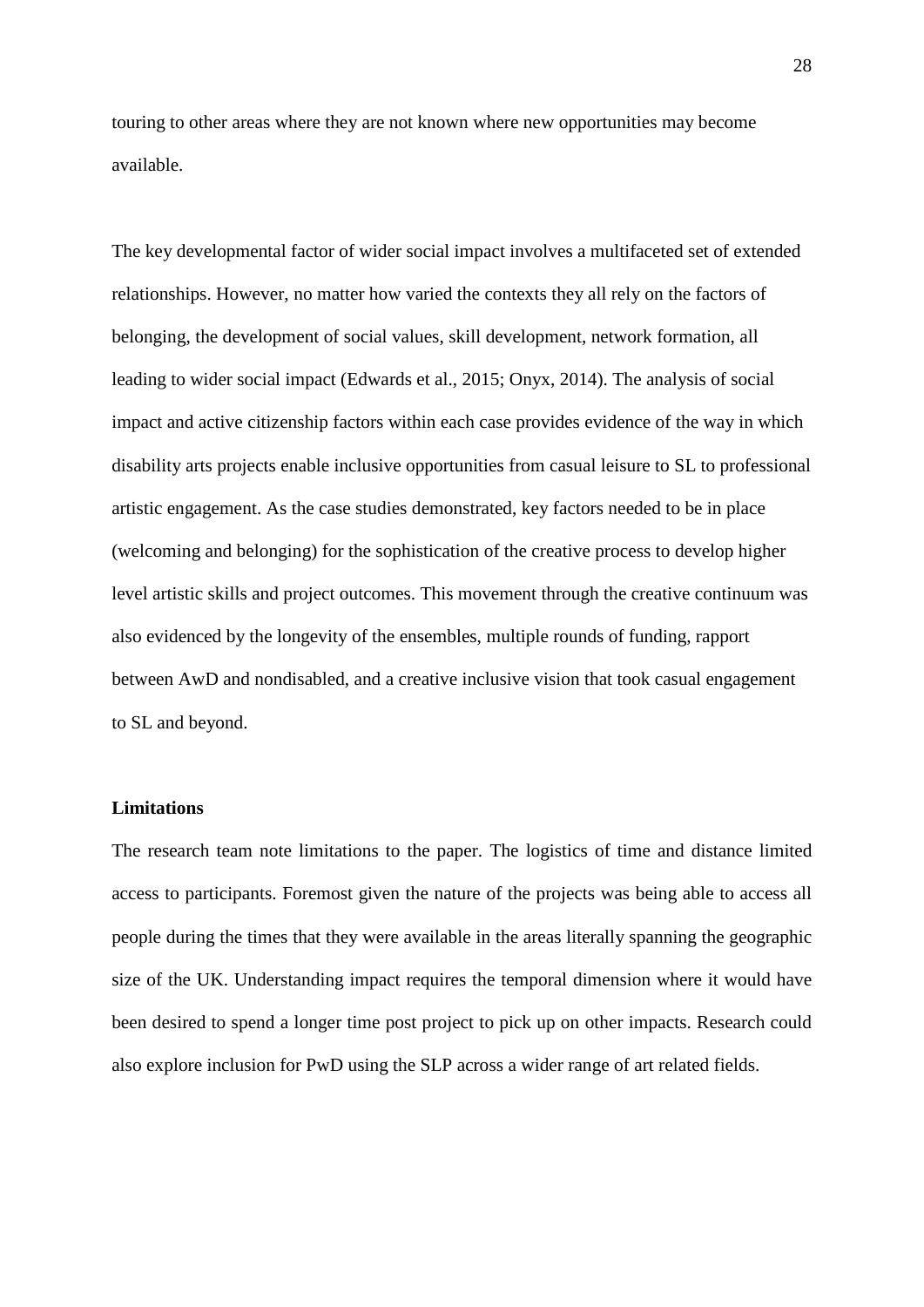## **Conclusion**

Each case representing a major arts and disability project was categorised using the SLP typology, which was informed by an active citizenship and social impact frame. By considering the projects in this way this paper has identified differences in individual, organisational and social impacts. The impacts for both the individual and the organisation increase as participants with disability become more seriously involved in the creative process. Participation in artistic activities for PwD has the potential to lead participants on the creative continuum from casual, serious or professional career development (Stebbins, 1979).

The findings have demonstrated the possibilities for PwD wishing to develop their creative potential. It is not the purpose of this study to "evaluate and judge" individuals, organisations and creative outcomes. As long as PwD have a choice to pursue the arts for in a way in which they want to be engaged, the outcomes they wanted to achieve and with those whom they wish to associate then it is best left to them to decide. From an organisational perspective, it is important to create an inclusive space and place to skill and empower PwD's voices to cocreate and collaborate on the creative process for productions.

The findings have shown that with professional artistic development some PwD may become professional AwD. This transformation of PwD participating in a leisure activity (arts) to an AwD occurs when the individual and collective group seek to attain excellence beyond participation. At the career end of the SLP, AwD and nondisabled artists have the same opportunity for employment in an industry with difficult continuous funding circumstances where artists' careers iteratively move along a creative continuum as project and funding circumstances change from their casual leisure beginnings. Whatever engagement the individual chooses, the projects have demonstrated their artistic impact through their abilities.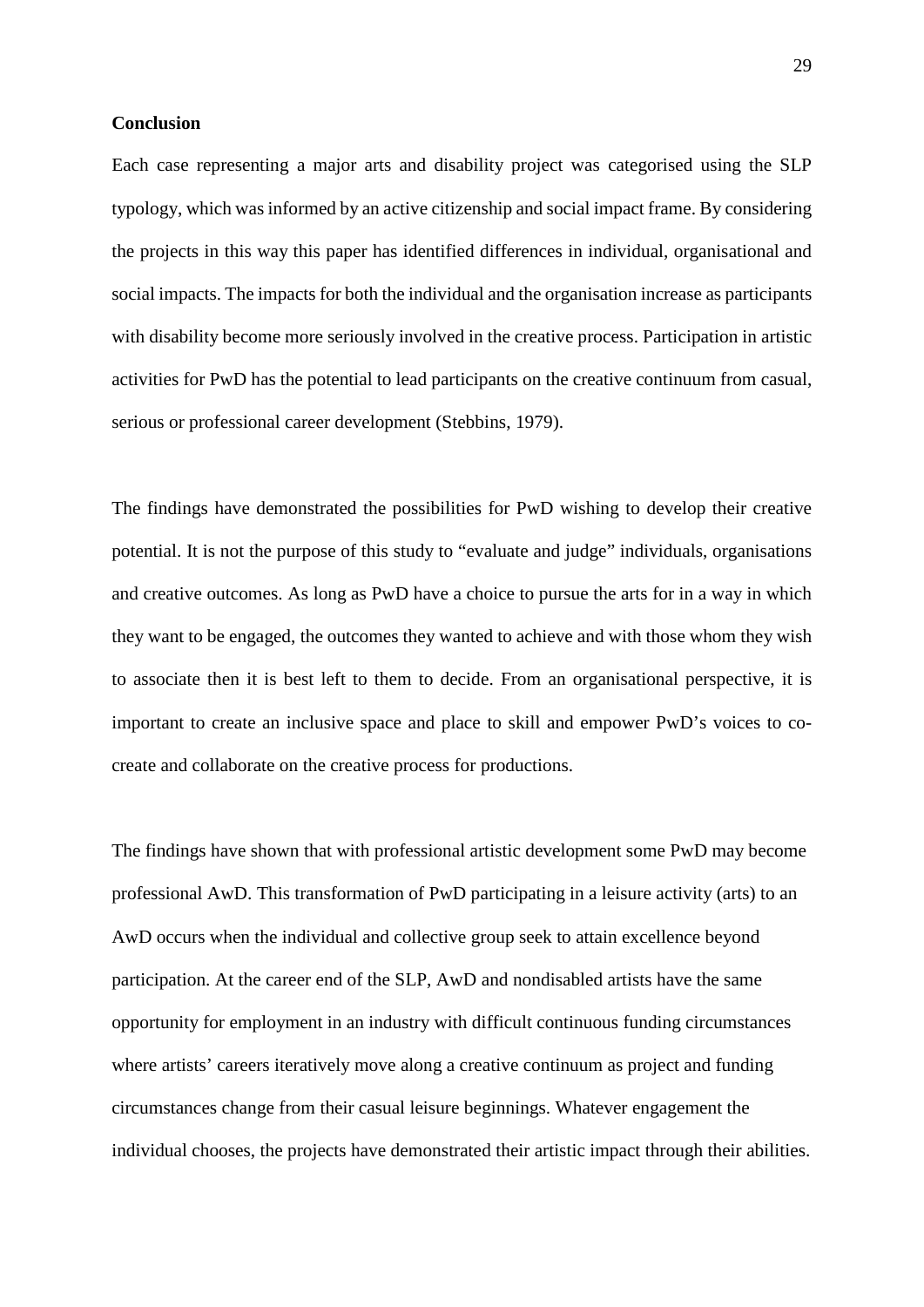# **References**

- Aitchison, C. (2003). From leisure and disability to disability leisure: developing data, definitions and discourses. *Disability & Society, 18*(7), 955-969.
- Aitchison, C. (2009). Exclusive discourses: leisure studies and disability. *Leisure Studies, 28*(4), 375-386.
- Bamford, A. (2006). *The Wow Factor: Global research compendium on the impact of the arts in education*. Berlin: Waxman Munster.
- Band, S. A., Lindsay, G., Neelands, J., & Freakley, V. (2011). Disabled students in the performing arts–are we setting them up to succeed? *International journal of inclusive education, 15*(9), 891-908.
- Barnes, C., & Mercer, G. (2010). *Exploring Disability*. Cambridge: Polity.
- Baumol, W. J., & Bowen, W. G. (1966). *Performing Arts - The Economic Dilemma: A Study of Problems Common to Theater, Opera, Music and Dance*. New York: Twentieth Century Fund.
- Bullock, C. C., Mahon, M. J., & Killingsworth, C. L. (2010). *Introduction to recreation services for people with disabilities: a person-centered approach*: Sagamore publishing.
- Chancellor, B., Duncan, A., & Chatterjee, A. (2014). Art therapy for Alzheimer's disease and other dementias. *Journal of Alzheimer's Disease, 39*(1), 1-11.
- Coleman, J. S. (1990). *Foundations of Social Theory*. Cambridge MA: Belnkamp.
- Edwards, M., Onyx, J., Maxwell, H., Darcy, S., Bullen, P., & Sherker, S. (2015). A Conceptual Model of Social Impact as Active Citizenship. *Voluntas: International Journal of Voluntary and Nonprofit Organizations, 26*(4), 1529-1549.
- Elkington, S., & Stebbins, R. A. (2014). *The serious leisure perspective: An introduction*: Routledge.
- Evans, T., Bellon, M., & Matthews, B. (2017). Leisure as a human right: an exploration of people with disabilities' perceptions of leisure, arts and recreation participation through Australian Community Access Services. *Annals of Leisure Research, 20*(3), 331-348.
- Hall, E., & Wilton, R. (2011). Alternative spaces of 'work' and inclusion for disabled people. *Disability & Society, 26*(7), 867-880.
- Lingo, E. L., & Tepper, S. J. (2013). Looking back, looking forward: Arts-based careers and creative work. *Work and Occupations, 40*(4), 337-363.
- Locke, K. (2010). Abduction. In A. J. Mills, G. Durepos & E. Wiebe (Eds.), *Encyclopaedia of Case Study Research*. New York: Sage.
- Matarasso, F. (1997). *Use or Ornament?: The Social Impact of Participation in the Arts*. Stroud, Gloucester: CoMedia.
- Mulligan, M., Humphrey, K., James, P., Scanlon, C., Smith, P., & Welch, N. (2007). Creating Communities: Celebrations, arts and wellbeing within and across local communities. Melbourne: VicHealth.
- National Advisory Committee on Creative and Cultural Education. (1999). *All Our Futures: A Summary*. London: DFFE.
- Onyx, J. (2014). Social impact, a theoretical model. *Cosmopolitan Civil Societies: An Interdisciplinary Journal, 6*(1), 1-18.
- Onyx, J., Darcy, S., Grabowski, S., Green, J., & Maxwell, H. (2018). Researching the Social Impact of Arts and Disability: Applying a New Empirical Tool and Method. [journal article]. *VOLUNTAS: International Journal of Voluntary and Nonprofit Organizations, 29*(3), 574-589.